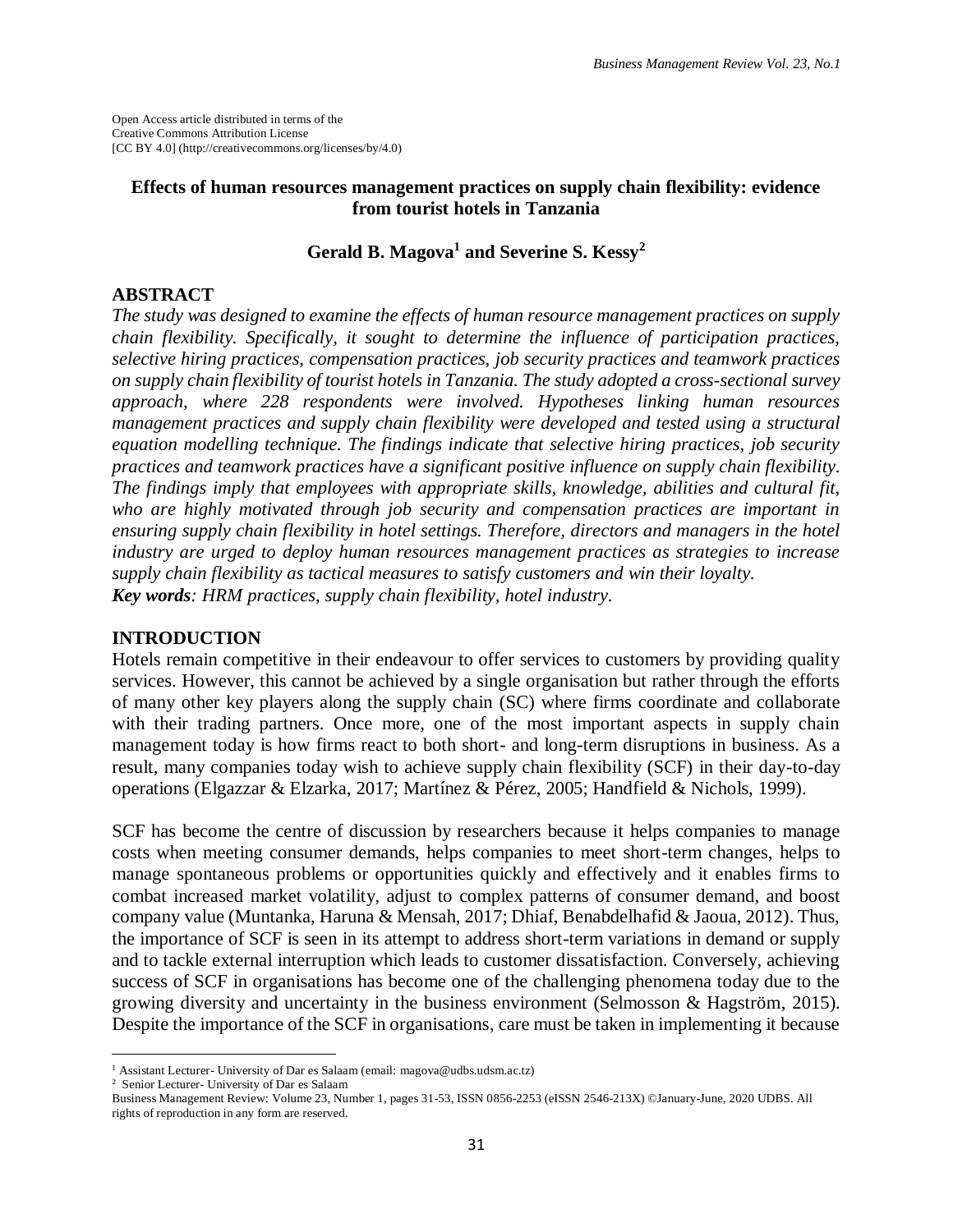of the underlying cost and its multidimensional nature (Pujawan, 2004). Thus, it is imperative that organisations should decide the required degree of SCF and the appropriate strategy to respond to short and long-term variations.

Previous researchers have shown interest in organisational flexibility (Slack, 1988; Gupta & Goyal, 1989; Gupta & Sommers, 1992). As a result of these works, many papers have been published on the concept of flexibility. Currently, researchers have extended their focus to SCF (Duclos, Vokurka & Lummus, 2003; Pujawan, 2004; Angkiriwang, Pujawan, & Santosa, 2014). In addition, studies on SCF have been done in various settings. One of such settings is the manufacturing industry (Ainhoa *et al.*, 2014; Gosling, Naim & Towill, 2013); however, recently there has been a shift towards researching SCF in service sectors (Elgazzar & Elzarka, 2017; Zhang & Chen, 2015; Huang, Tan & Ding, 2012) due to the importance of the service industry in the economy and the differences between service and manufacturing industries (Zhang & Chen, 2015) and therefore focusing on service industry is paramount and especially in hotels.

In reality, the Organisation for Economic Cooperation and Development (OECD) (2017) provides that service industries constitute around 70% of aggregate production and employment worldwide. One type of the services that people consume worldwide is tourism services. In Tanzania, for example, WTTC (2017) reported that tourism services led to an important contribution to GDP to the tune of TZS 13,097.8 billion in 2016 (13.3% of GDP) and it was expected that this contribution would have grown by 4.1% to 13635.0 billion (13.1% of GDP) in 2017. In addition, studies that have attempted to examine SCF in the service sector such as in the hotel industry are numerous in developed countries and few in developing countries, such as Tanzania.

Furthermore, the hotel industry in Tanzania is characterised by small and medium hotels with few large hotels. Concurring with international classification of hotels, where star rating is used, Tanzania has so many one-star, two-star and three-star hotels compared to four-star and five-star hotels. One-star, two-star and three-star hotels are considered to be small and medium hotels while four-star and five-star hotels are considered to be large hotels (Felix & Clever, 2014; Wilbard, 2017). The hotel industry in Tanzania is performing better and better year after year. This is due to the increased influx of tourists in the country. For example, in the year 2016, the number of tourists who visited the country was 1,020,816. This number is far bigger than 924,442 tourists who visited the country in 2015, which is a 10.42% increase in tourist influx into Tanzania (URT, 2016). Additionally, in tourism businesses, people have to travel from within and different parts of the world to see the attractive natural resources and historical sites, and therefore hotels become one of the requirements in their stay at the destination (Orfila-Sintesa, Crespi-Cladera & Martinez-Ros, 2005).

Due to the importance of the hotel industry in the tourism sector in general, and the fact that it is fundamental to the provision of all other tourism services to tourists when they reach their destination (Orfila-Sintesa *et al.*, 2005), this study chose the hotel industry as a suitable example of the service economy because of diversity of services in the tourism sector. Additionally, the choice of hotel industry is justified by the fact that it includes other heterogeneous and homogeneous companies in production and operation so that they are able to offer services to customers. This is also due to the fact that the hotel sector creates both direct and indirect economic impact to the local area as a result of decisions made by tourists to stay at particular hotels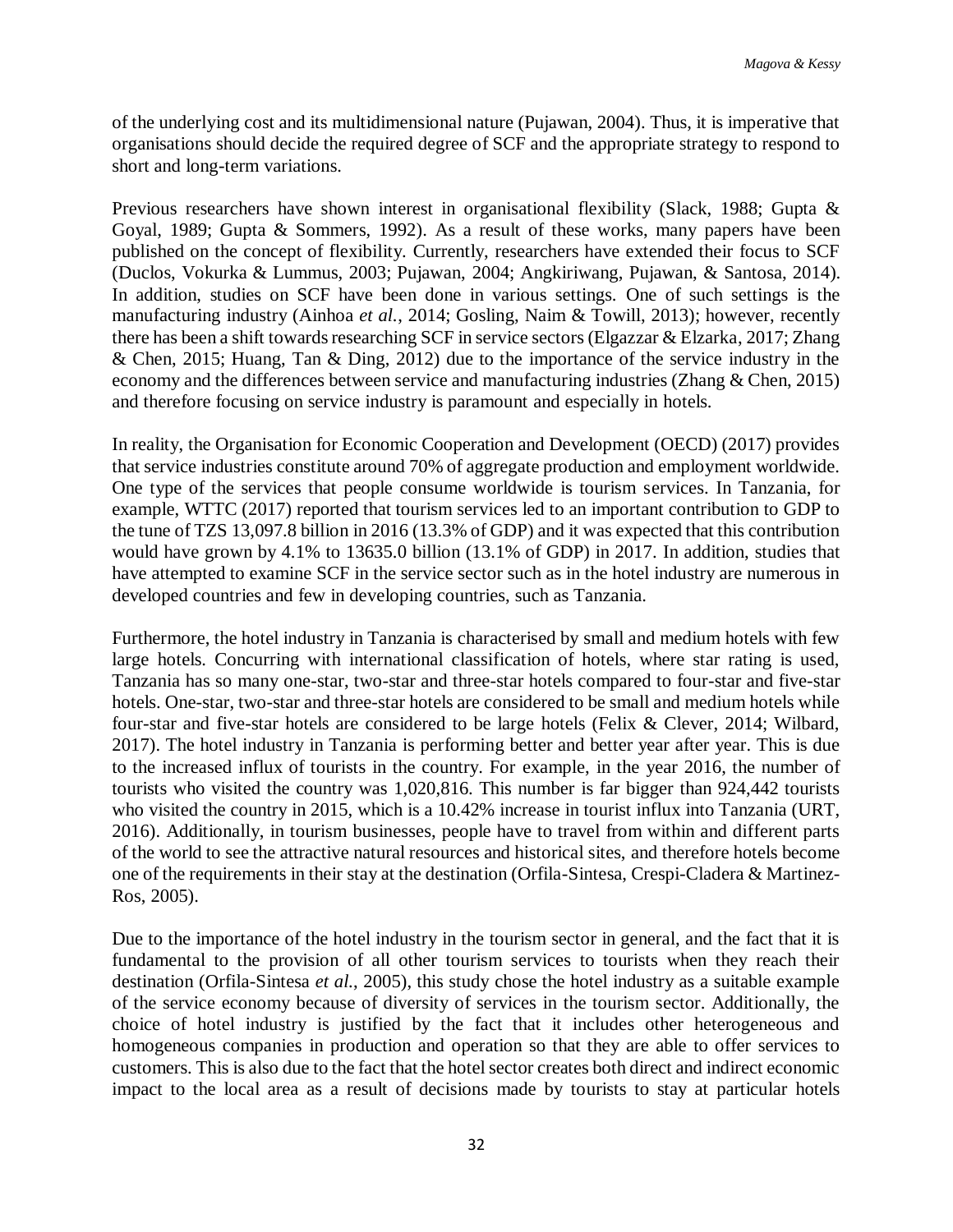(Bresciani, Thrassou & Vrontis, 2015). This is the reason this study picked the hotel industry to examine the link between HRM practices and SCF as a way of comparing results in different contexts. Furthermore, researchers in hotel management argue that it is important to use hotel industry as a research context in the future (Wilbard, 2017; Sanga, 2014; Bresciani *et al*., 2015). Despite the importance of the hotel industry, this industry in Tanzania still faces difficulties in fulfilling customer request, planning and forecasting customer demand, delivery of good quality services, inflexibility of hotel operations, costly operations and unreliability of their services (Wilbard, 2017; URT, 2015; Kazimoto, 2014). These problems can be eliminated or at least reduced if HRM practices within these hotels is exploited to the maximum to ensure SCF is successfully attained.

Previous research on SCF argue that SCF is influenced by company environment, government support, aspects from overseas, information technology, supply chain relationships, relationship with customers, top management commitment, information sharing among supply chain members, and trust among supply chain members (Singh *et al*., 2017, Marwah, Thakar & Gupta, 2014). Conversely, few studies have examined the factors affecting SCF from HRM perspectives. It is important to study the influence of HRM practices on SCF due to the significance of the skills, knowledge and abilities that employees must have to ensure SCF. This is because having employees with appropriate skills, who are well-motivated and who are given the opportunity to participate in decision making, will improve the organisational capabilities to manage SCF. According to the Resources Based View (RBV) Theory, in order for firms to achieve SCF they must have resources and capabilities that are valuable, rare, inimitable and non-substitutable (Barney, 1991). Day (1994) differentiated assets from capabilities. According to Day (*ibid*), assets are resource endowments collected by firms in the course of doing business (e.g. hotel buildings, location and brand equity) while capabilities are the glue that binds these assets in a proper way to achieve benefits (e.g. skills, experiences, practices). This article views firms' resources as capabilities that exist within firms and across firms in the hotel SC (Fisher, Graham, Vachon & Vereecke, 2010; Menon, 2012; Swart, Hall & Chen, 2012).

Additionally, the Abilities, Motivation and Opportunity to participate (AMO) Theory, suggests that employees with appropriate skills, abilities and right motivation cannot achieve organisational outcomes such as SCF if they are not given the opportunity to participate (Hutchinson, 2013; Appelbaum, Bailey, Berg & Kalleberg, 2000). Therefore, SCF success lies not only on the systems and equipment that firms have but also on the proper implementation of HRM practices. Scholars have come to an agreement that implementation of SCF lies on the human behaviour in those supply chain systems (Bendoly, Donohue & Schultz, 2006). As a result, HRM has become an agenda among researchers attempting to rationalise efforts to achieve efficiency and effectiveness by leveraging human capital in the SC. Despite the increased importance of HRM/SCM research, many issues in the HRM/SCM interface remain unexplored (Fisher *et al*., 2010; Hohenstein, Feisel & Hartmann, 2014). In fact, the way HRM practices influence SCF in the hotel settings has received little attention by researchers. Therefore, this article seeks to contribute to the HRM/SCF link by investigating the effects of HRM practices on SCF and exploring the role of individual HRM practices on SCF.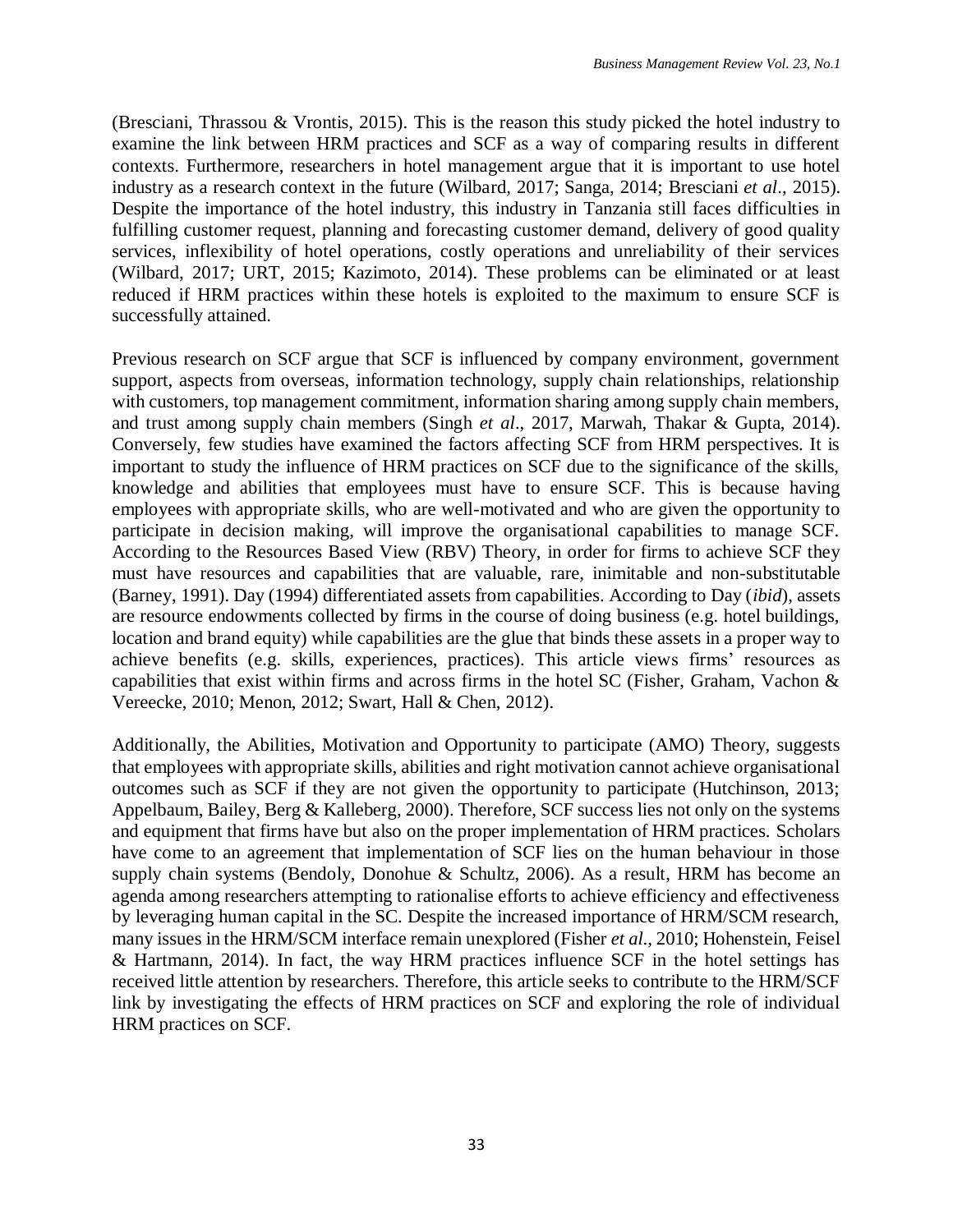## **THEORETICAL BACKGROUND AND RESEARCH HYPOTHESES**

A study of SCF in relation to HRM practices can be guided by several theoretical perspectives: RBV, AMO and Supply Chain Operations Reference (SCOR) Model. In the RBV Theory, firms attain competitiveness such as SCF by acquiring and possessing resources in their domains that are firm-specific and not available to competitors (Barney, 1991). Examples of resources that firms can own are physical resources such as technology, equipment, geographical location, human resources, and organisational resources such as structure, social relations within organisations and between organisations. However, scholars have added intangibility of resources in the list of resources in the RBV Theory (Kamasak, 2017). Intangible assets are assets that lack physical substance such as skills, knowledge, experience, HRM practices, goodwill etc. Intangible resources such as HRM practices have greatly increased the ability of firms to acquire and develop valuable resources. This study used selective hiring practices (SH) as a strategy that firms use to acquire these HR resources.

HR resources within and across firms are important in creating competitive advantages such as SCF. This is only possible when firms acquire these resources that have knowledge, skills and abilities to execute SC activities. The way these organisations attract employees differs from organisation to organisation and this way is not obtained in the open market (Swart *et al*., 2012). Therefore, employee performance that has been assisted by implementation of selective hiring practices is a unique resource. The nature of SCF is that hotels need to be integrated both within and outside the organisation. This integration brings social complexity and causal ambiguity that should be handled by HR resources with appropriate skills, abilities and knowledge. As a result, there is always overdependence of humans in accomplishment of SCF activities, due to that selective hiring practice is important. How it is done makes it very difficult for other firms to duplicate or imitate (Wright, 2003). The hotel industry is labour-intensive and therefore careful adoption and implementation of selective hiring practices are important (Dragan, 2017). This brings several benefits such as bringing in hotel staff with the required skills, knowledge, abilities and culturally fit. These employees are required to align with expected guest experiences that hotel employees are required to offer and to manage other businesses to make guests' experience with the hotel memorable.

Despite its importance in the management literature, RBV is criticised as a self-verifying theory and difficult to operationalise (Priem & Buttler, 2001). However, RBV is attractive to scholars as it helps them explain the relationship among resources, capabilities and conditions required to achieve the success of organisations (Philemon, 2010). Thus, RBV provides a lens to comprehend how hotels attain intangible assets such as skills, knowledge and abilities through selective hiring practices.

Again, the AMO Theory contends that employees' ability, motivation and opportunity to participate in an organisation influence organisational outcomes (Appelbaum *et al*., 2000; Hutchinson, 2013) such as SCF. This is a motivational theory that provides managers with HR resources to motivate them and give them opportunity to participate. Employees' ability (A) can be obtained through selective hiring to ensure that firms obtain employees that have the required skills, ability, experience and cultural fit. In addition, employee training is done to ensure that they sharpen their skills, abilities and culture within their firms. Motivation (M) is influenced by extrinsic rewards (e.g. finance) and intrinsic rewards (e.g. interesting work), performance reviews,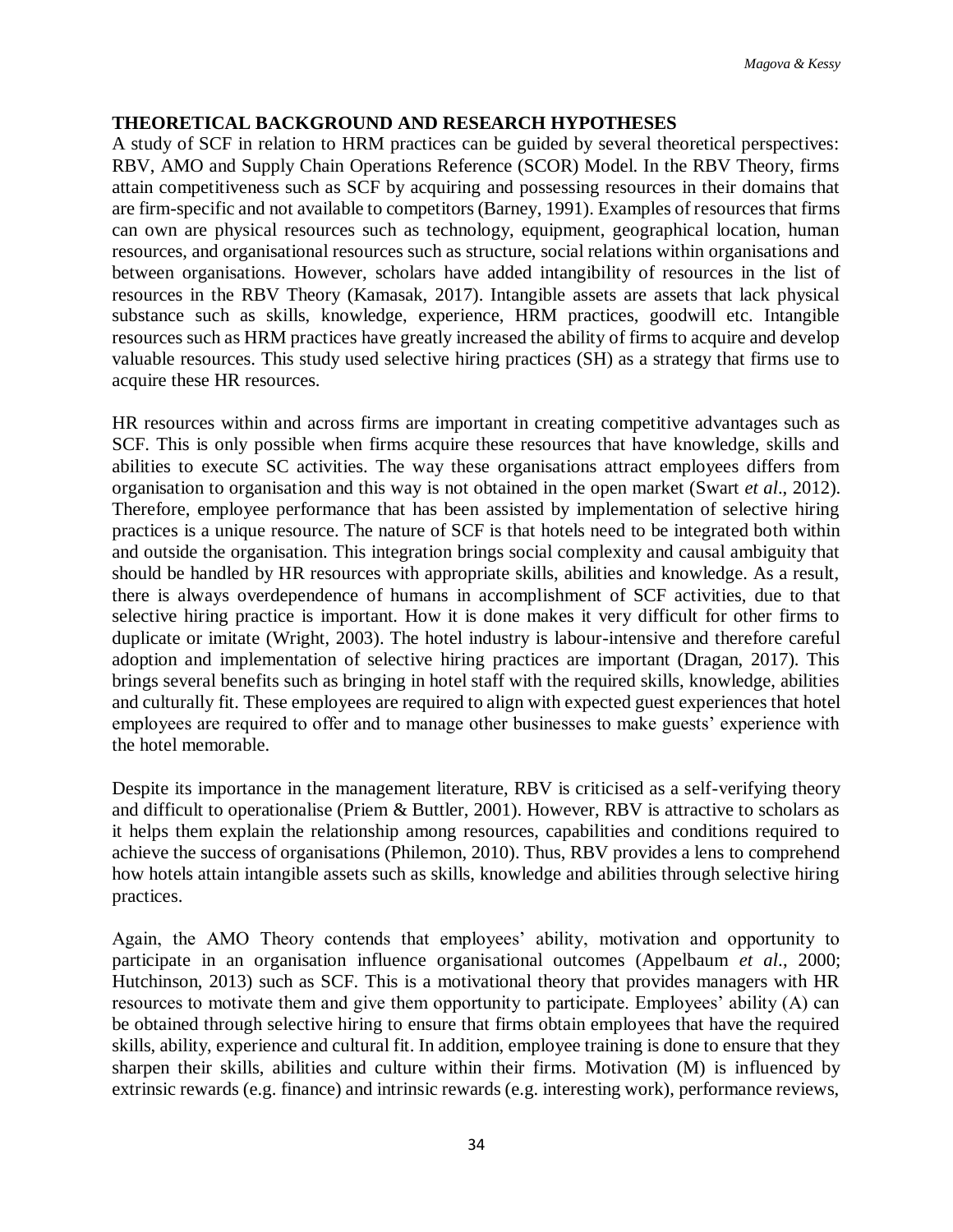feedback, career development, employment security, and work-life balance. Opportunity (O) is influenced by involvement initiatives, team working, autonomy, communication, job design and job rotation. This study used employee job security (JS), compensation practices (CP), participation practices (PP) and teamwork practices as firms' strategies that companies use to influence SCF.

Although AMO theory is important in explaining the link between implementation of HRM practices and performance, it faces the problem of selecting HRM practices that influence performance. This is due to the fact the theory uses perceptions than considerable empirical evidence (Wood, Burridge, Rudloff, Green & Nolte, 2015). Despite this weakness, the theory provides a useful lens to provide an explanation on the ways HRM practices influence SCF in hotel settings.

Yan, Li & Qui (2007) argue that the SCOR Model provides a framework to evaluate supply chain performance in organisations by focusing on five key management processes: plan, source, make, deliver and return from suppliers to customers. Central to these processes are operational strategy, materials, work and company's flow of information. To measure performance of firms in the supply chain, companies should use a set of criteria: supply chain reliability, responsiveness, flexibility, cost and assets (Yan *et al*., 2007). These measures reflect the broader measures of supply chain performance which are efficiency and effectiveness. In this article, only the flexibility dimension of the supply chain performance is considered.

SCF entails the ability of firms to enhance adaptability, alignment and agility (Lee, 2004). Adaptability is concerned with capability of the SC to squeeze supply chain design, change supply networks strategies and technologies to meet structural changes in the market. Alignment is concerned with the ability of the supply chain to persuade other actors in the SC to work for the interest of the company to enhance supply chain performance while agility refers to the ability of the SC to respond to short-term variations and uncertainty in demand and supply and ability to manage external disruption with little penalty in cost and time (Tiwari, Tiwari, & Samwel, 2015).

Duclos *et al.* (2003) argue that SCF consists of six components: operation systems, market, supply, organisational, logistics and information system flexibility. Kumar, Fantazy, Kumar & Boyle (2006) define SCF as "the ability of supply chain partners to restructure their operations, align their strategies, and share the responsibility to respond rapidly to customers' demand at each link of the chain, to produce a variety of products in the quantities, costs, and qualities that customers expect, while still maintaining high performance." This denotes that SCF is a multidimensional concept and therefore researchers have not come to an agreement to define what the SCF is and how to measure it.

As a result, scholars have studied the concept from different perspectives. For example, a recent study on SCF advances that SCF cannot be determined by infrastructure framework alone; that means; there are other important factors that determine SCF. The same study concluded that there was a mediation effect of delivery dependability and time to market on the relationship between infrastructure framework and SCF (Al-Shboul, 2017). Gligor, Holcom & Stank (2013) in their study concluded that SCF depends on alertness, accessibility, decisiveness, swiftness, and flexibility. Alertness is the ability to rapidly notice changes, opportunities and threats; accessibility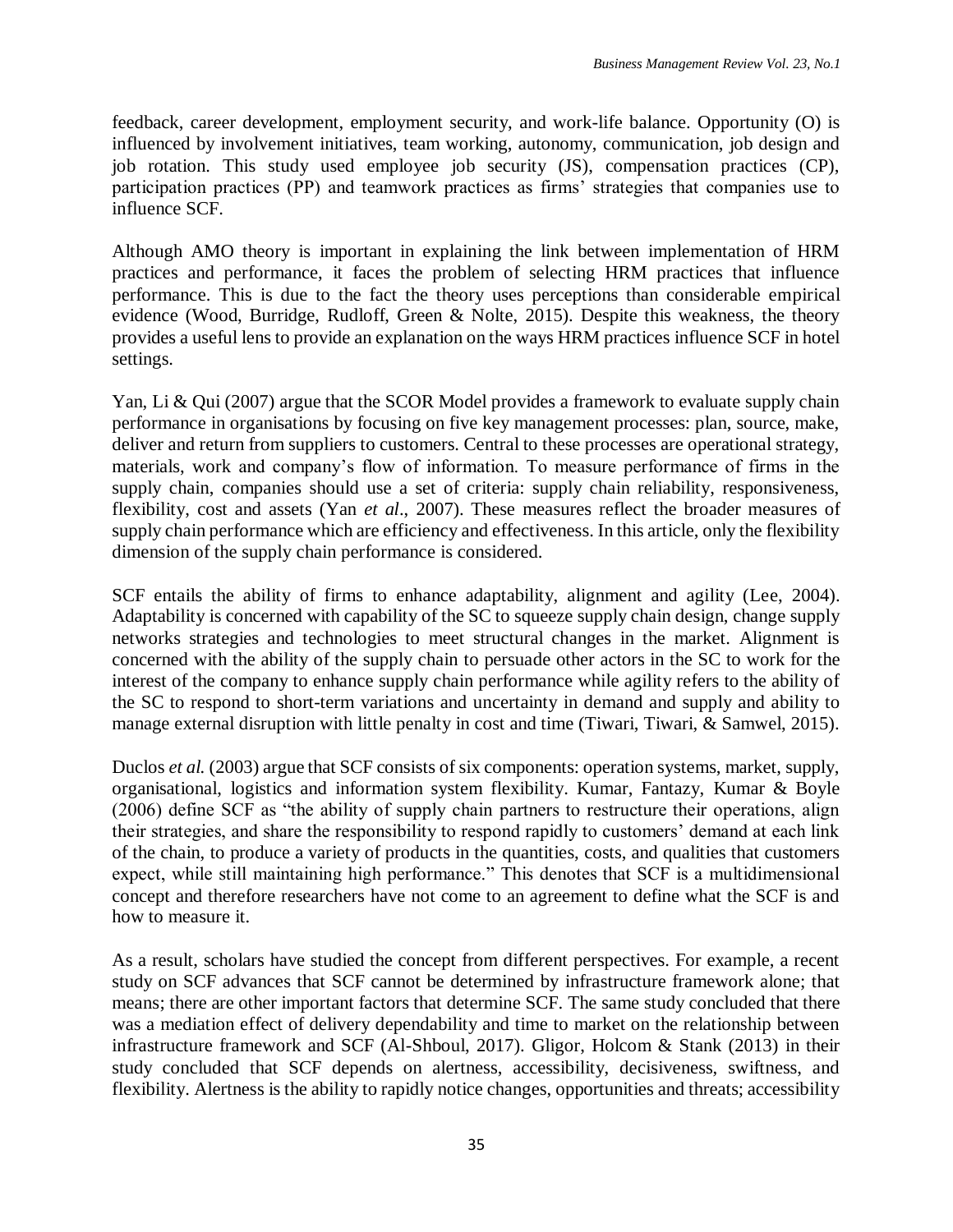is the ability to have correct data; decisiveness is the ability to make proper decisions at the right time; swiftness is the ability to implement decisions quickly; while flexibility is the ability to modify the range of tactics and operations to the extent needed. All of these factors depend on human capital and therefore can be harnessed through proper manipulation of HRM practices.

In addition, Cohen, Kulp & Randall (2007) found that SC behaviour is well enhanced by proper incentives to employees. Thornton, Esper & Morris (2013) proposed employee work behaviours important for supply chain relationship. These behaviours cannot be inculcated to employees without being addressed in the HRM practices and policies of the companies. Fu, Flood, Bosak, Morris & O'Regan (2013) in their empirical study concluded that HRM is a main enabler of supply chain performance via team formation and implementation. Ellinger  $&$  Ellinger (2014) in their conceptual paper aimed at addressing shortage of supply chain professionals conclude that required skills of SC professionals enhance performance of supply chain management activities. Marwah *et al*. (2014) in their study of human metrics affecting SC performance found that trust and commitment, joint strategy and planning, and transparency and honesty in information sharing were factors affecting SC performance.

Okeudo (2012) found that HRM practices such as training and development, recruitment and selection, reward management and performance appraisal were positively related with logistics capabilities such as integrated logistics services, information and communication technologies, flexible supply chain solutions and industry specific logistic expertise in Nigeria. Swart, Hall & Chen (2012) in their conceptual model of human performance in SCM showed that there was a possibility of HRM practices having a chance of influencing SC performance such as SCF, when taken in its holistic view. The literature review conducted so far highlights the fact that the HRM/SCF interface has received little attention by researchers, and that many of these studies are at their conceptual or incomplete stage. That means rigorous and systematic research is required. Based on these studies, this study investigated the effect of HRM practices on SCF, using Tanzania's hotel industry settings.

Therefore, following the preceding discussion, this study conceptualised that SCF depends on HRM practices as shown in figure 1. The study included selective hiring (SH), employee job security (JS), and compensation practices (CP), participation practices (PP) and teamwork practices as predictor variables, against SCF used as outcome variable. The conceptual framework adopted indicates that knowledge, skills, abilities, motivation and opportunity to participate by supply chain managers, directors, purchasing managers may influence SCF. The contribution brought about by these HRM practices is that employees with appropriate skills, knowledge, abilities, values and cultural fit are obtained through proper selective hiring practices. Thereafter, employees through job security and compensation practices get the support they need so as to fulfil the vision and mission of the companies. These give a lot of motivation to execute various organisational tasks and responsibilities and to be flexible to respond to uncertainties that arise in the SC. Again through participation and team work practices, employees are able to participate in various organisations' decision making forums to solve work-related problems and to organise work activities.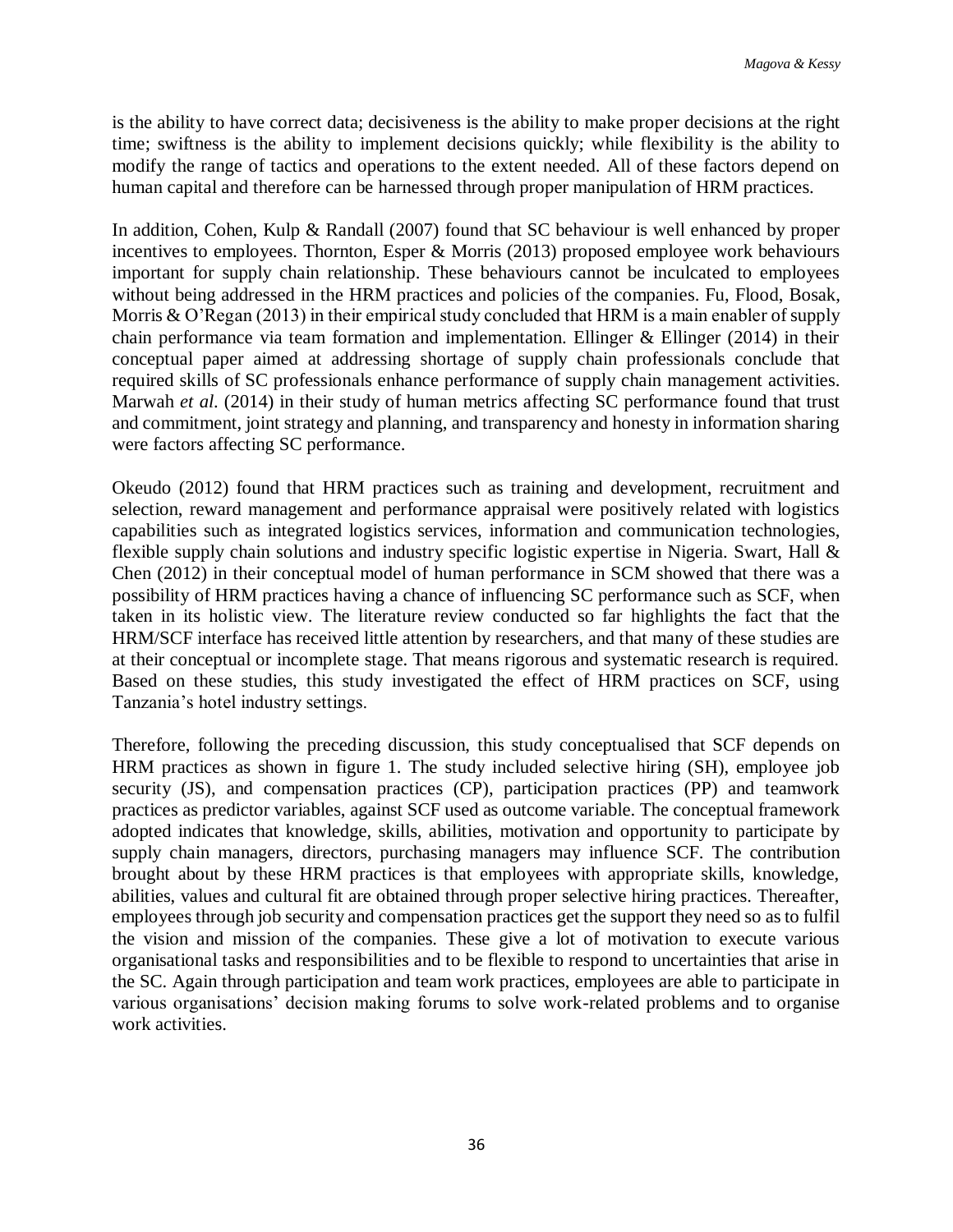

### **Figure 1: Conceptual Framework of the Study**

#### *Participation Practices*

Participation practices may influence SCF. HRM practices allow employees to make decisions together with the management on issues relating to cost, quality, operations and suggestions of improvement, which are important for the performance of the organisation. Amah & Ahiauzu (2013) through their correlational study affirm that employee participation has positive relationship with organisational effectiveness, profitability, productivity and market share. Park (2015) informs that organisational commitment is influenced by employee participation through perceived organisational support. This means that participation practices is an important concept in enhancing competitiveness of organisation. Huo, Han, Chen & Zhao (2015) add that participation practices influence internal integration, supplier integration and customer integration. Therefore, the following hypothesis was proposed:

*H1: HR participation practices have positive influence on SCF.*

Knowledge, skills and abilities can determine SCF. Studies have shown that organisations obtain and possess employees with appropriate knowledge, skills and abilities through selective hiring practices. Selective hiring is an important practice that helps a firm to get the right people, with attractive qualities, knowledge and abilities. The purpose of selective hiring is to get employees that fit with organisational values and culture. Pfeffer (1998) argues that hiring the right employees, increases employee productivity, improves organisational performance and reduces employee turnover. Kim & Ployhart (2013) argued that selective staffing and internal training have positive relationship with firm profit growth through their impact on firm labour productivity. MacDuffie (1995) argues that in the RBV Theory, employees' skills mirror their rooted firmspecific knowledge and competencies, which are important for competitiveness and are unique for specific firms. This kind of knowledge helps firms to maintain supply chain flexibility. Therefore, the following hypothesis was proposed:

*H2: Selective hiring practices have positive influence on SCF.*

Compensation practices can influence SCF. This is because compensation practices influence the motivation level of employees. The more employees are motivated the more they contribute to the success of the company. Namasivayan, Miao & Zhao (2007) in their study of compensation practices of management and non-management employees revealed that for management employees, there was a direct relationship between indirect compensation practices and hotel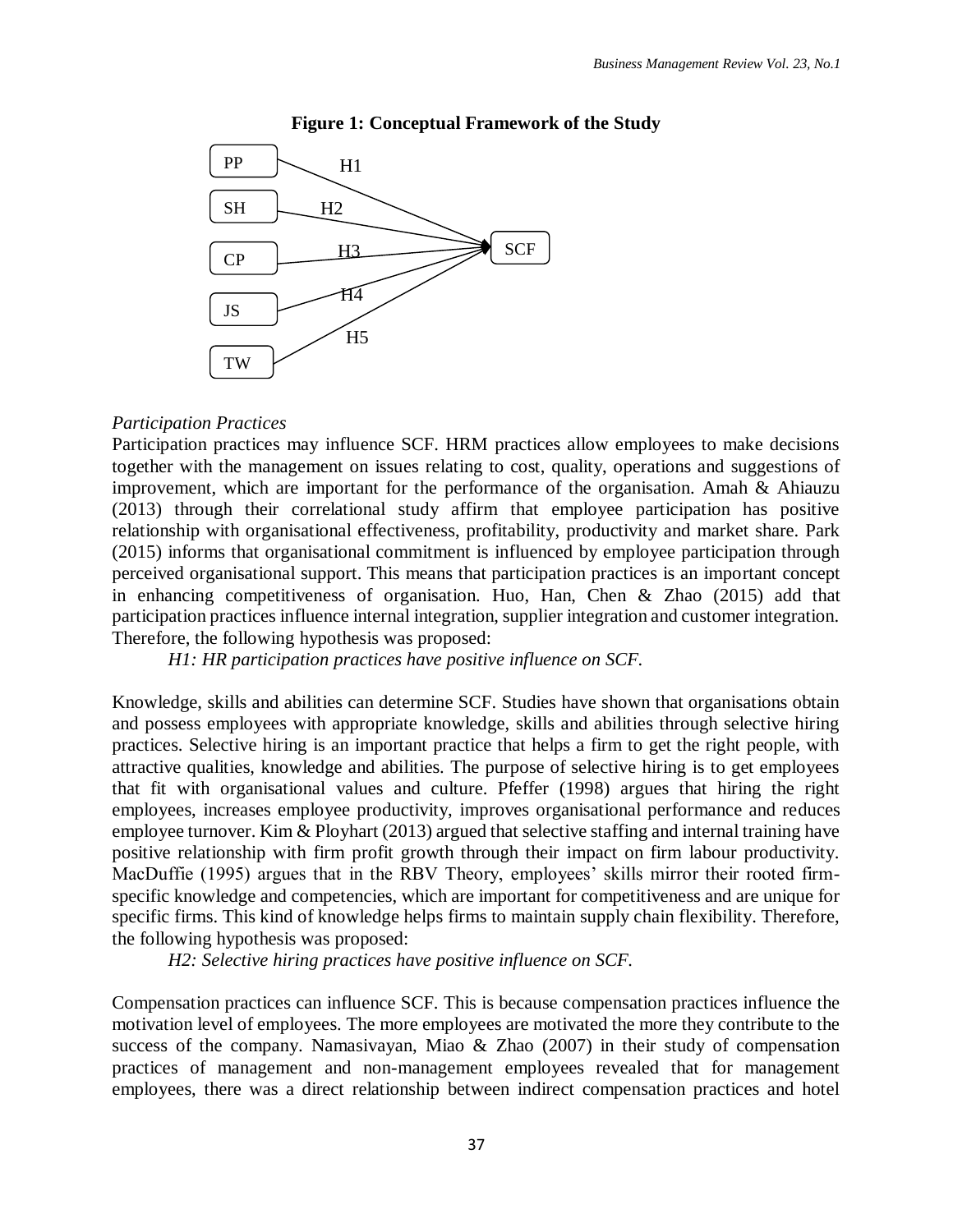performance; while for the case of non-management employees, there was partial relationship between direct compensation and hotel performance. Therefore, an appropriately designed compensation system that encourages individuals to increase productivity is a source of competitive advantage. This is due to the fact that individuals become more motivated and develop the passion to make more money. Therefore, the following hypothesis was proposed:

*H3: Compensation practices have positive influence on SCF.*

Pfeffer (1998) opines that employee job security provides assurance, commitment and employee satisfaction. Job security is a two-way traffic. Firstly, a firm has to send a clear message that jobs are secure, then, employees must also believe that the message is true, correct and therefore believe it. Once employees believe that they will be satisfied with their jobs, they will put much commitment to the organisational activities of managing SC activities. Furthermore, Pfeffer (1998) opines that companies that recognise the importance of ensuring employee job security invest in it for the purpose of increasing performance. However, the extent to which employee job security determines SC performance can be influenced by factors such as worker characteristics, job characteristics, organisational change and job technology change. Literature shows that there is positive relationship between job security and SC performance. For example, Ahmad & Schroeder (2003) found that, among other factors, job security has indirect effect on operational performance through organisational commitment. However, another study by Michie & Sheehan-Quinn (2001) concluded that job security is negatively correlated with corporate performance when examining labour market flexibility in over 200 manufacturing UK firms. Also Kraimer, Wayne, Liden & Sparrowe (2005) found that perceived job security relates positively with benefits, perceptions and performance. Therefore, the following hypothesis was proposed:

*H4: Job security practices have positive influence on SCF.*

Teamwork practices may influence SCF. Teamwork practices entail a group of employees who work together to achieve the same goals and objectives for purposes of achieving organisational goals such as customer satisfaction and firms' effectiveness. Teamwork comes in various formats such as self-directed work groups and problem solving teams (Hutchinson, 2013). Teamwork is very important as it helps employees to work efficiently by encouraging collaboration, improving employee relations, increasing accountability, and as a source of learning opportunities. All of these increase performance of organisations and supply chains. Agwu (2014) concluded that teamwork is positively related with employee performance in the Bonny Nigeria Liquefied Natural Gas Plant. Kelemba, Chepkilot & Zakayo (2017) believe that to enhance workplace democracy, change management, innovation and creativity enhancement and effective decision making teamwork practices are essential and that there is association between teamwork practices and employee performance.

In this case SCF can be enhanced because in a teamwork environment, employees in different organisations who are part of the supply chain collaborate to ensure that disruption and sudden variation of internal and external demands are accommodated. Ghorbanhosseini (2013) concluded that there is a positive relationship between team working and organisational commitment via human capital. Menon (2012) suggested that teamwork arrangements in organisations can increase customer focus which can be achieved by having teams for internal coordination, cross-functional teams and teams for external coordination with SC partners. This can lead to organisational ability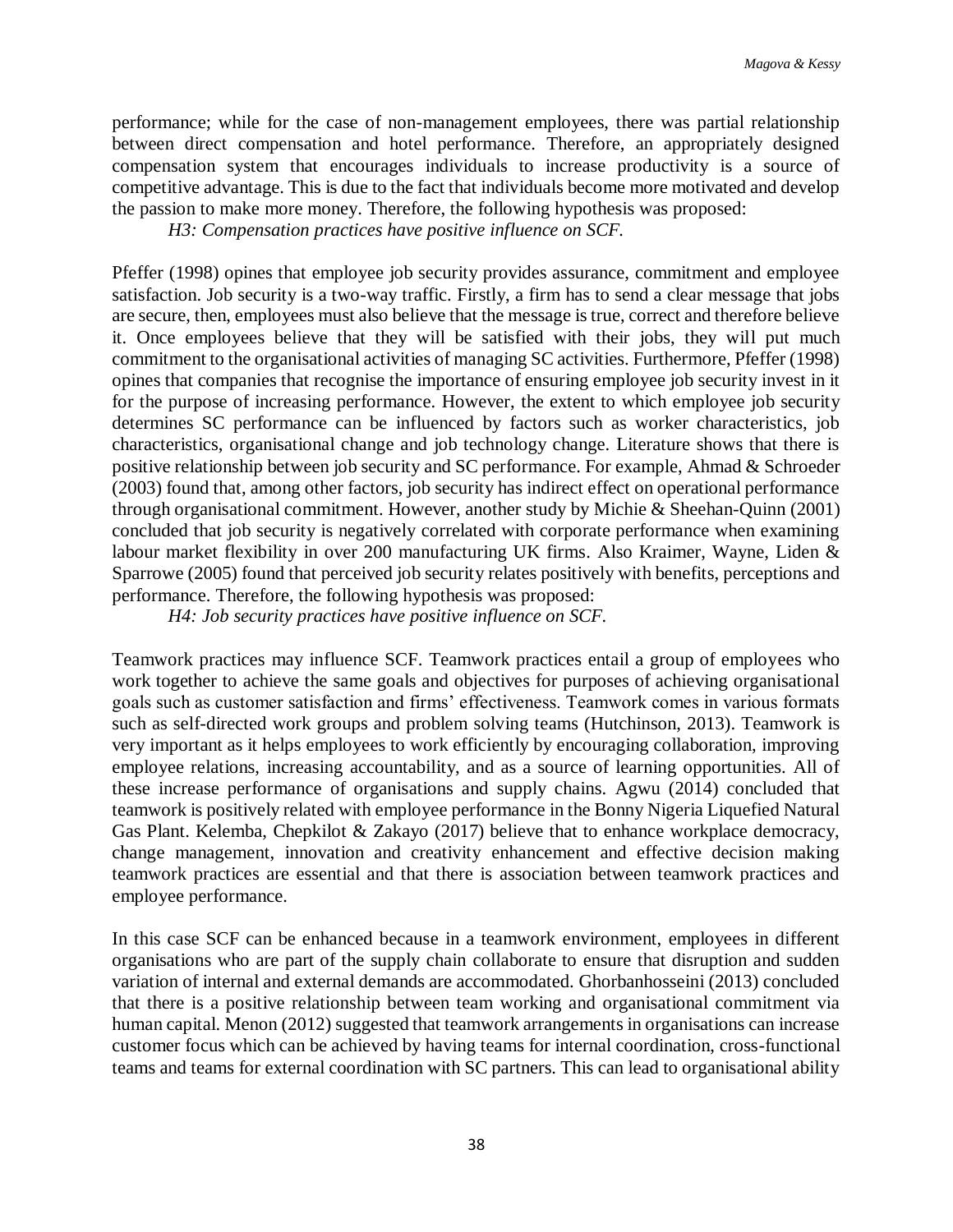to respond to disruptions and change in demands. Therefore, the following hypothesis was proposed:

*H5: Teamwork practices have positive influences on SCF.*

## **METHODS**

## *Population, Sample and Data Collection*

The population for this study was the total number of hotels operating in Tanzania that have been registered in the website https://travel.jumia.com; a site that shows the names of these tourist hotels, their location, price of services, and important contacts. Accordingly, jumia travel had recorded a total of 1,432 hotels as at August 10, 2017. Out of these, 536 hotels were classified as three-star, four-star and five-star hotels. Taking into consideration the focus of the study, that was to examine the influence of HRM practices on supply chain flexibility, only three-star hotels to five-star hotels were considered, making a population of this study to be 536 hotels. This was due to the fact that three-star to five-star hotels have great capabilities to have well-focused management practices, policies and procedures such as HRM practices and supply chain management practices, because these hotels are medium-sized to large hotels (Felix & Clever, 2014).

Furthermore, this study used a survey method as a strategy for data collection. The target sample was managers in tourist hotels who are involved in the day-to-day operations of the hotels in four regions of Tanzania: Arusha, Dar es Salaam, Kilimanjaro and Unguja Island. The choice of these locations was due to the fact that tourism activities are highly concentrated in these areas (Sanga, 2014; Wilbard, 2017). Before the questionnaire was distributed to the respondents, it underwent content and construct validity check. This was done through an interview with the operations managers, logistics managers, human resource managers, and procurement managers of hotels in Dar es Salaam. The information obtained was used in the pre-testing and piloting exercise. Pretesting of the questionnaire was done by three managers from Golden Tulip, Serena, and Blue Pearl hotels and two other academicians in the field of HRM and SC management.

The piloting exercise was conducted with 50 hotel managers in Dar es Salaam using a convenience sampling strategy where information was obtained to revise and improve the instrument for data collection. The improved questionnaire was then sent to 341 hotel managers in Arusha, Dar es Salaam, Kilimanjaro and Unguja. However, due to unavailability of respondents and after data cleaning, 228 hotel managers participated in the study attaining a response rate of 66.9%. The information on sample size is presented in Table 1. This was considered sufficient for subsequent analysis because other researchers in nearly the same setting had obtained roughly the same response when surveying hotel managers (Peters & Buhalis, 2004).

| Table 1: Chassineation of Hotels in the Sample Size and their Eocations<br><b>Five-Star</b><br><b>Three-Star</b><br><b>Four-Star</b> |               |               |               |              |  |  |
|--------------------------------------------------------------------------------------------------------------------------------------|---------------|---------------|---------------|--------------|--|--|
| Locations                                                                                                                            | <b>Hotels</b> | <b>Hotels</b> | <b>Hotels</b> | <b>Total</b> |  |  |
| <b>DSM</b>                                                                                                                           | 30            | 10            | 2             | 42           |  |  |
| Arusha                                                                                                                               | 42            | 12            | 2             | 56           |  |  |
| Kilimanjaro                                                                                                                          | 12            |               |               | 13           |  |  |
| Unguja                                                                                                                               | 78            | 33            | 6             | 117          |  |  |
| <b>Total</b>                                                                                                                         | 162           | 56            | 10            | 228          |  |  |

### **Table 1: Classification of Hotels in the Sample Size and their Locations**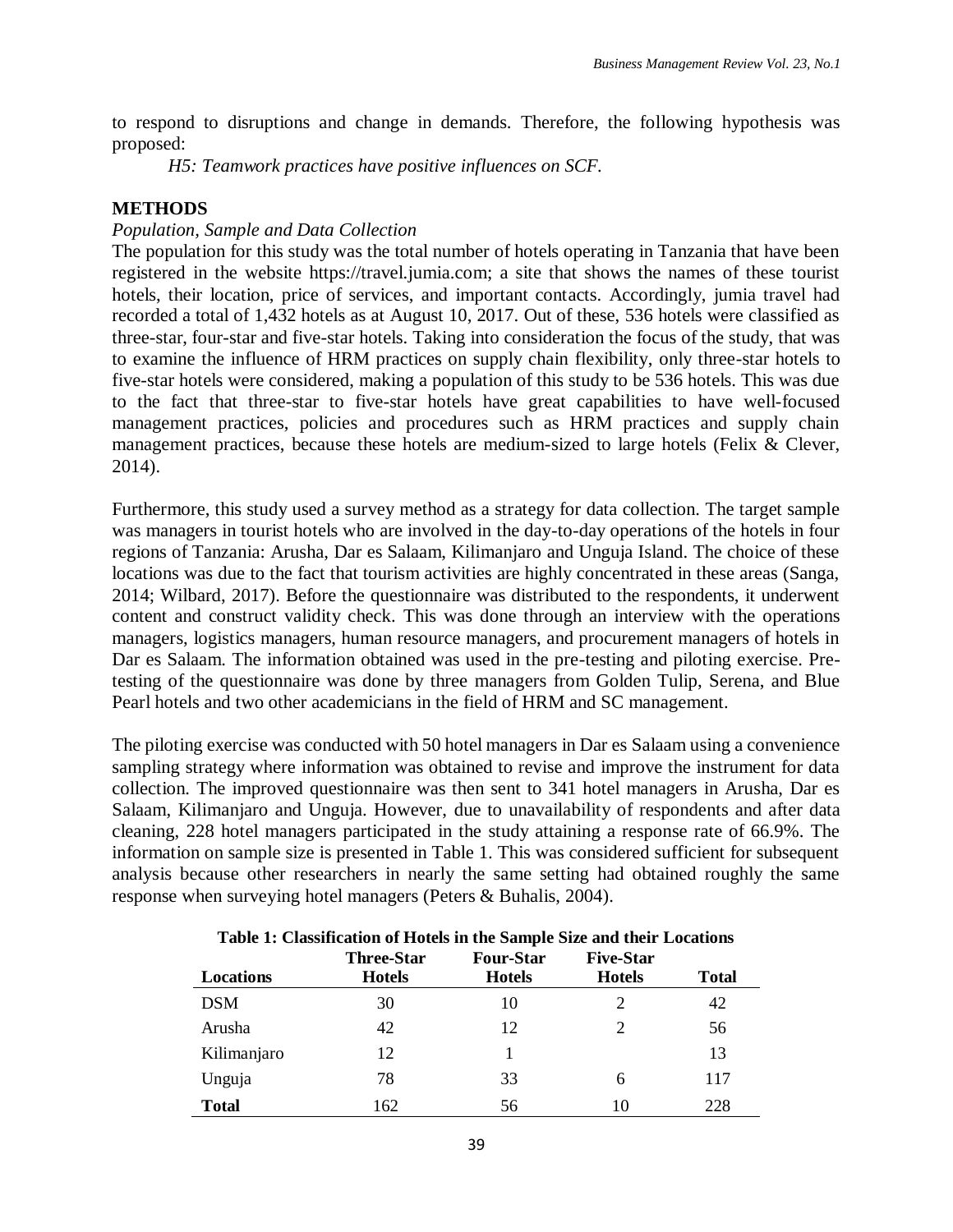### *Variable Measurements*

HRM practices considered in this study were based on the following dimensions: selective hiring, participation, compensation, job security and teamwork practices. As far as selective hiring practices were concerned, question items were adapted from the study by Boxall & Macky (2007), Wright (2003) and Sabwami (2015). Question items on participation and teamwork practices were adapted from Singh (2004) and Haines, Jalette & Larose (2010). Question items on compensation and job security practices were adapted from Albahussain, EIPgaraihy & Mobarak (2016). Responses to these items were on the likert scale ranging from 1 (strongly disagree) to 7 (strongly agree).

SCF was measured by adapting a measure by Cirtita & Glaser-Segura (2012). Other things that were considered included ability of the hotel to manage supply chain in terms of identifying, supplying and offering services, backordering, meeting customer service needs and ability to plan, source, make and deliver unplanned orders with minimum penalties. Again, responses to these items were on the likert scale ranging from 1 (strongly disagree) to 7 (strongly agree).

## *Reliability and Validity*

The study performed a series of analyses to check the reliability and validity of the construct. The study tested reliability and validity of the construct following advice of Hair *et al*., (2010) by using Confirmatory Factor Analysis (CFA) and later calculating Average Variance Extracted (AVE) and Construct Reliability Estimates. All values calculated were higher than the recommended values (Hair, Black & Babin, 2010).

Convergent validity assessment starts with looking at EFA results whereby existence of convergent validity is when Eigen Value exceeds the threshold of 1.0 (Hair *et al*., 2010; Chen & Paulraj, 2004). The Eigen Value for the factors in this study ranged from 1.854 to 5.113. In addition, CFA provides loadings that are statistically significant and above the threshold value of 0.5, confirming convergent validity (Hair *et al*., 2010). The results in Table 2 indicate that CR values are greater than the recommended threshold of 0.7, hence indicating good reliability which indicates satisfactory internal consistency. In addition, Cronbanch alpha was also computed for each variable under study and the results are shown in Table 2. All values are above 0.7 indicating satisfactory internal consistency (Huo *et al,* 2015). Moreover, construct reliability for SCF, PP, CP, JS, SH and TW was computed using the formula given by Hair et al. (2010, p. 620)

| Item | <b>Description</b>                             | Loadings t- |        | <b>CR</b> | $\alpha$ |
|------|------------------------------------------------|-------------|--------|-----------|----------|
|      |                                                |             | value  |           |          |
|      | SCF1 This hotel has the highest ability $0.79$ |             | 16.011 |           |          |
|      | to identify and supply<br>big                  |             |        |           |          |
|      | volumes of<br>services<br>1n                   |             |        |           |          |
|      | appropriate time.                              |             |        | 0.99      | 0.911    |
|      | $SCF2$ This hotel has the highest ability 0.87 |             | 19.42  |           |          |
|      | to back-order stock items in                   |             |        |           |          |
|      | appropriate speed.                             |             |        |           |          |

# **Table 2: Standardised Factor Loadings, Average Variance Extracted and Reliability Estimates**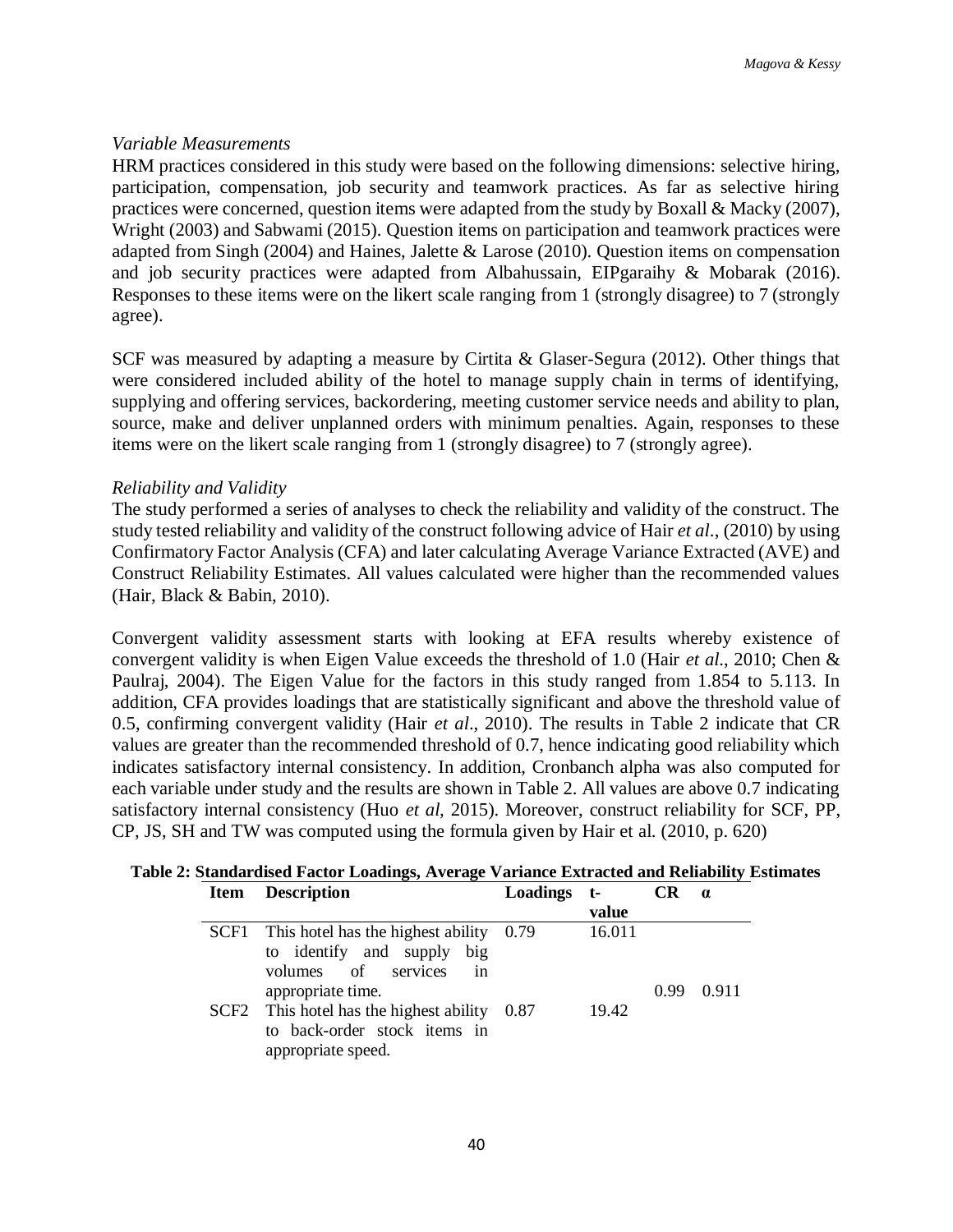| SCF3            | This hotel has the highest ability<br>to meet customer service needs<br>at any time.                                                  | 0.93  | 16.84  |      |       |
|-----------------|---------------------------------------------------------------------------------------------------------------------------------------|-------|--------|------|-------|
| SCF4            | This hotel has the highest ability<br>to plan, source, make and deliver<br>unplanned orders with minimal<br>cost penalties.           | 0.811 | 16.84  |      |       |
| PP <sub>1</sub> | Employees in this organisation<br>are allowed to make decisions<br>related to cost and quality<br>matters.                            | 0.895 | 15.35  |      |       |
| PP <sub>2</sub> | Employees in this organisation<br>are asked by their superiors to<br>participate<br>in<br>operations/production related<br>decisions. | 0.876 | 16.74  | 0.98 | 0.897 |
| PP <sub>3</sub> | Employees<br>are given<br>the<br>opportunity<br>to<br>suggest<br>improvements in the way things<br>are done.                          | 0.817 | 15.35  |      |       |
| SH1             | this<br>At<br>hotel employee<br>recruitment is<br>based<br><sub>on</sub><br>organisational values.                                    | 0.895 | 17.31  |      |       |
| SH2             | At this hotel communication<br>skills are emphasised during<br>recruitment.                                                           | 0.819 | 16.32  |      |       |
| SH3             | During recruitment, individuals<br>with computer skills are given<br>priority.                                                        | 0.891 | 19.14  | 0.99 | 0.917 |
| SH4             | This hotel prefers individuals<br>with strong analytical skills<br>during employee recruitment.                                       | 0.84  | 17.10  |      |       |
| CP <sub>1</sub> | At this hotel, the employee<br>rewards system is based on<br>job/task.                                                                | 0.661 | 11.20  |      |       |
| CP <sub>2</sub> | hotel, the employee<br>At this<br>system is<br>based on<br>rewards<br>job/task.                                                       | 0.885 | 16.572 | 0.98 | 0.883 |
| CP <sub>3</sub> | At this<br>hotel, the employee<br>system is based on<br>rewards<br>job/task.                                                          | 0.847 | 16.32  |      |       |
| CP4             | At this hotel, the employee<br>system is based on<br>rewards<br>job/task.                                                             | 0.855 | 16.57  |      |       |
| JS1             | At this hotel employees are<br>assured of on-the-job-training of<br>skills related to their jobs.                                     | 0.868 | 21     | 0.99 | 0.930 |
| JS <sub>2</sub> | At this hostel employees can<br>stay in one position as long as<br>they wish.                                                         | 0.961 | 23.23  |      |       |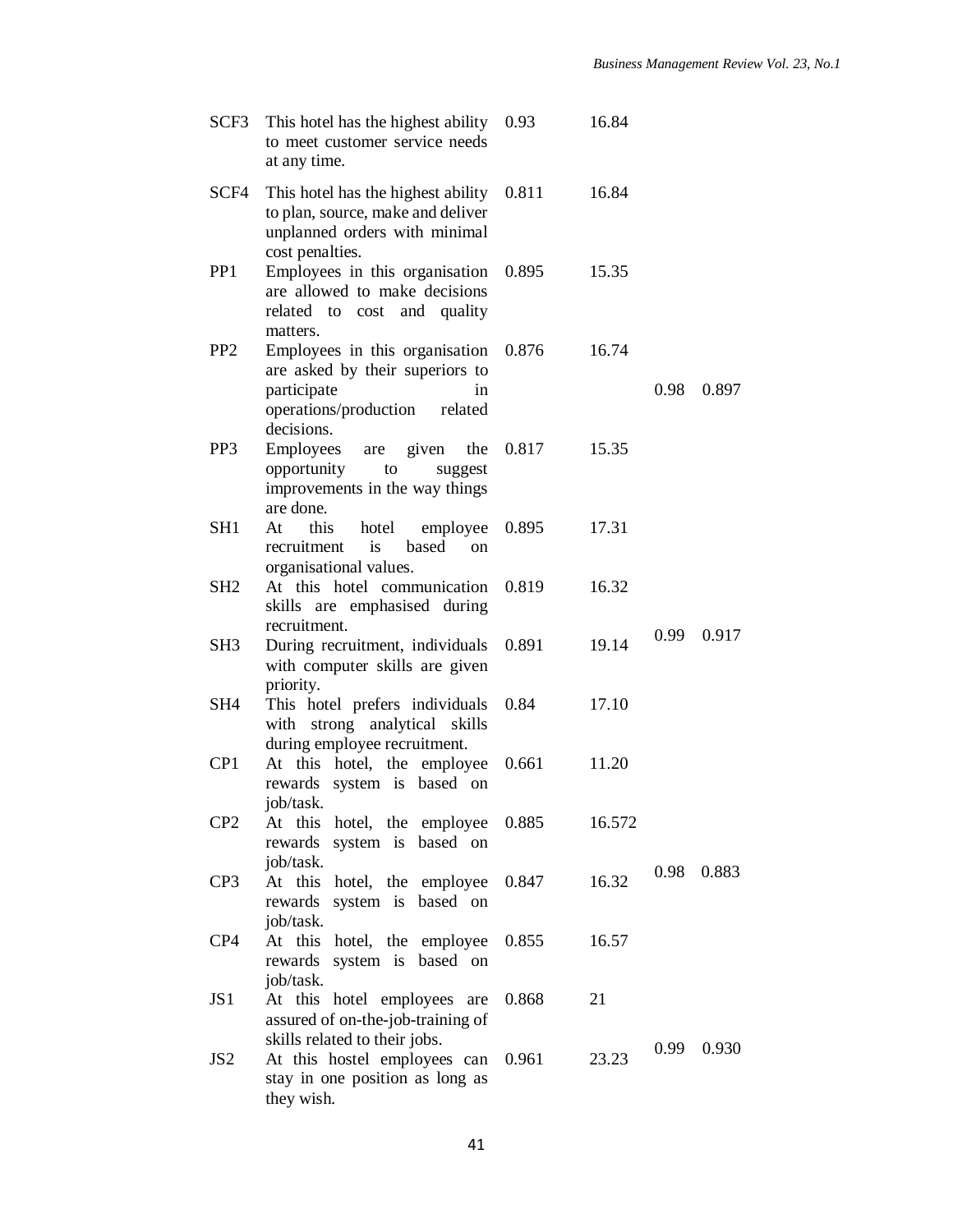| JS3             | It is difficult to terminate 0.888      | 22.23 |      |       |
|-----------------|-----------------------------------------|-------|------|-------|
|                 | employee services in this hotel.        |       |      |       |
| TW1             | Management highly encourages 0.822      | 16.91 |      |       |
|                 | teamwork spirit.                        |       |      |       |
| TW <sub>2</sub> | At this hotel there are problem 0.94    | 17.91 |      |       |
|                 | solving teams.                          |       | 0.99 | 0.909 |
|                 | TW3 The hotel has developed an 0.877    | 18.91 |      |       |
|                 | atmosphere where employees              |       |      |       |
|                 | can form self-directed work             |       |      |       |
|                 | groups.                                 |       |      |       |
|                 | Note: t-values were significant at 0.01 |       |      |       |

Again, for discriminant validity, results in Table 3 provide the squared inter-construct correlation and AVE; all AVE results were greater than the squared value of inter-construct correlation suggesting that there was no problem with discriminant validity for the model with six constructs (Hair *et al.,* 2010).

**Table 3: Discriminant Validity: Squared Inter- Construct Correlation (R2) and Average Extracted (AVE)**

|            |           |                                  | $1 - 1$ |         |          |            |
|------------|-----------|----------------------------------|---------|---------|----------|------------|
|            | <b>PP</b> | SН                               | CP      | JS      | TW       | <b>SCF</b> |
| PP         |           |                                  |         |         |          |            |
| <b>SH</b>  | 0.01613   |                                  |         |         |          |            |
| CP         | 0.04203   | $0.030976$ 1                     |         |         |          |            |
| JS         | 0.04709   | $0.005184$ $0.04623$ 1           |         |         |          |            |
| <b>TW</b>  | 0.00884   | $0.000016$ $0.00325$ $0.01877$ 1 |         |         |          |            |
| <b>SCF</b> | 0.00348   | 0.042436                         | 0.06864 | 0.04884 | 0.005041 |            |
| <b>AVE</b> | 0.751     | 0.742                            | 0.671   | 0.824   | 0.783    | 0.732      |
|            |           |                                  |         |         |          |            |

## **RESULTS**

*Descriptive Statistics of the Results on HRM Practices and SCF*

The findings in Table 4 imply that hotels to some extent allow their employees to participate, while SH practices did not receive much attention by hotel recruiters. Additionally, hotel managers agreed that hotels have low implementations of CP, JS and TW practices. Furthermore, SCF were found to be implemented by majority of hotels.

| <b>Table 4: Descriptive Statistics on HRM Practices and SCF</b> |                 |                  |                 |               |  |  |
|-----------------------------------------------------------------|-----------------|------------------|-----------------|---------------|--|--|
| <b>Constructs</b>                                               | <b>Items</b>    | Disagree $(\% )$ | Neutral $(\% )$ | Agree $(\% )$ |  |  |
| Participation                                                   | PP <sub>1</sub> | 38.1             |                 | 50.9          |  |  |
| Practices.                                                      | PP <sub>2</sub> | 32.9             | 13.5            | 53.6          |  |  |
|                                                                 | PP3             | 31.1             | 14              | 54.9          |  |  |
|                                                                 | SH <sub>1</sub> | 43               | 0.8             | 56.2          |  |  |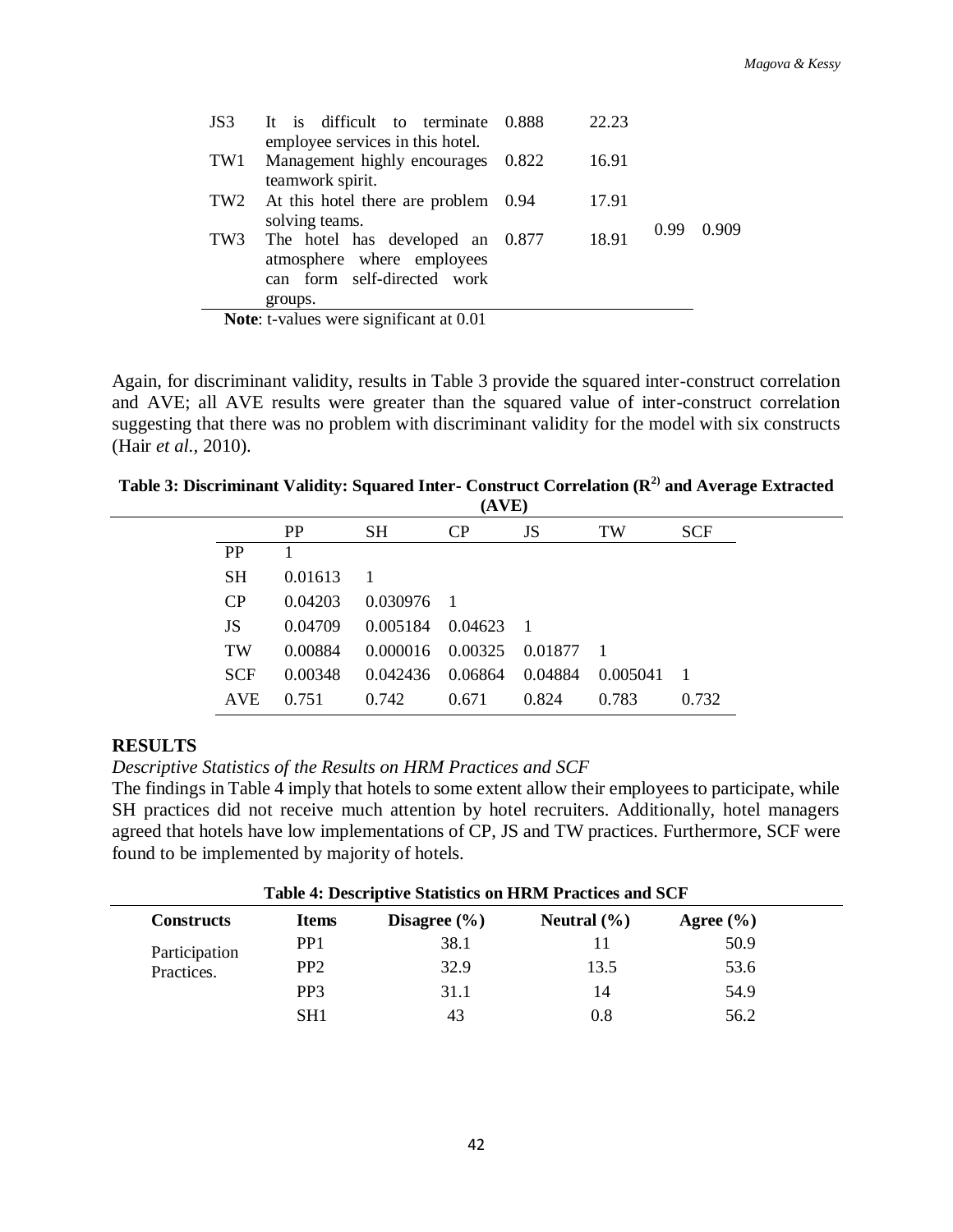| <b>Selective Hiring</b>      | SH <sub>2</sub>  | 48.7 | 10.1 | 41.2 |
|------------------------------|------------------|------|------|------|
| Practices.                   | SH <sub>3</sub>  | 46.9 | 7.5  | 45.6 |
|                              | SH <sub>4</sub>  | 52.7 |      | 47.3 |
|                              | CP1              | 68.5 |      | 31.5 |
| Compensation<br>Practices.   | CP2              | 43.4 | 10.6 | 46   |
|                              | CP3              | 42.9 | 6.2  | 50.9 |
|                              | CP4              | 38.6 | 10.1 | 51.3 |
| <b>Job Security</b>          | JS <sub>1</sub>  | 64.1 | 0.8  | 35.1 |
| Practices.                   | JS <sub>2</sub>  | 59.2 | 4.9  | 35.9 |
|                              | JS3              | 55.3 | 8.2  | 36.5 |
| <b>Teamwork</b>              | TW1              | 54.4 | 7    | 38.6 |
| Practices.                   | TW <sub>2</sub>  | 54.8 | 1.8  | 43.4 |
|                              | TW <sub>3</sub>  | 52.2 | 2.2  | 45.6 |
|                              | SCF1             | 15.3 | 3.1  | 81.6 |
| Supply Chain<br>Flexibility. | SCF <sub>2</sub> | 18   | 5.7  | 76.3 |
|                              | SCF3             | 14.5 | 1.8  | 83.7 |
|                              | SCF4             | 15.3 | 11   | 73.7 |

## *Data Quality Check-up across Variables of the Study*

## *Multivariate Analysis Assumptions*

The study reports absence of missing data as respondents who did not fill the questionnaire were humbly requested to do so by the research assistants. Normality of data was checked by calculating skewness and kurtosis (Tabachnick & Fidell, 2012). Influential outliers were checked via standardised scores exceeding  $z \pm 3$  using SPSS descriptive command and Mahalanobis distance (Mahalanobis  $d^2$ ) using SPSS regression command. As a result of this exercise, 12 data sets were found to be outliers and were removed from the subsequent statistical analysis. Finally, multicollinearity was examined by checking inter-correlations among items that showed that they never exceeded 0.9 (Kline, 2011).

## *Correlations Analysis*

Correlation analysis performed showed that constructs are not highly correlated and there is no multicollinearity as there was no correlation coefficient that exceeded 0.7 (Kline, 2011).

## *Two-way Analysis of Variance on Perceptions of SCF*

In this study, hotels of different sizes were involved. Thus, two-way ANOVA was conducted where the outcome variables were SCF and predictor groups were hotel location and hotel ratings. The findings revealed that group differences exist among respondents categorised by location and hotel ratings. Location of the hotel and the interaction of location rating had significant difference in managers' perceptions of SCF.

## *Common Method Variance*

This research used procedural techniques such as constructing question items carefully, pre-testing and pilot testing them; using previously validated measures, and using key informants who were knowledgeable on the subject matter. The statistical control method employed was the Harman's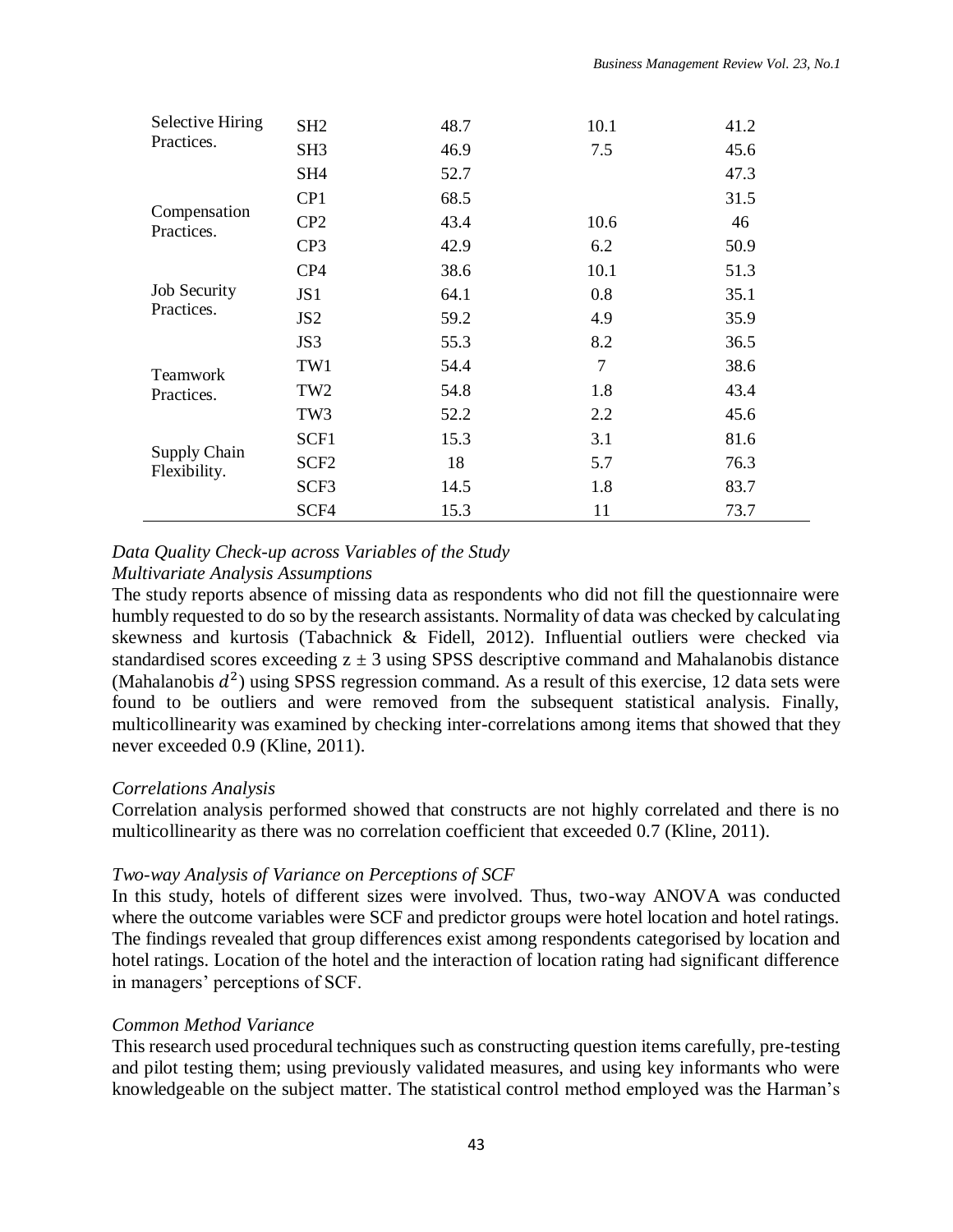single-factor test. The results showed one factor solution with six distinct factors, with Eigen Values greater than 1, and the total variance was 24.346% which is less than 50%, suggesting that CMV does not affect the data (Lages *et al.*, 2013)

### *Results of the structural relationship between hrm practices and scf*

Using the maximum-likelihood estimation method in Structural Equation Modelling (SEM), the study estimated the proposed relationship in the proposed model as shown in figure 2. First, the measurement model was tested and then the structural model using AMOS as suggested by Anderson and Gerbing (1988). The findings on the goodness of fit indicated that Chi Square = 352.393 with degrees of freedom = 174, RMSEA = 0.067, NFI= 0.905, CFI= 0.949, RFI=0.886, PRATIO =0.829, PNFI =0.750, PCFI = 0.787 and SRMR = 0.0523 better than the proposed benchmark by Hair et al., (2010). These results suggest that the model is accepted and it is able to explain the relationship between SCF and HRM dimensions.





Additionally, Table 5 indicates hypotheses testing results to check whether the proposed relationships by the model above are statistically significant. Results show that PP influence SCF negatively; however, this relationship is not statistically significant (path coefficient  $= 0.177$ , tvalue  $= 1.266$ , p - value  $= 0.205$ ). SH practices positively influence SCF and the relationship is statistically significant (path coefficient  $=0.123$ , t-value  $= 2.331$ , p-value  $= 0.020$ ). CP positively influence SCF and the relationship is statistically significant (path coefficient  $= 0.201$ , t- value  $=$ 3.220, p-value =0.001). JS practices positively influence SCF and the relationship is statistically significant (path coefficient = 0.155, t-value = 2.888, p-value = 0.004). TW practices positively influence SCF; however, the relationship is not statistically significant (path coefficient  $= 0.010$ , t-value  $=0.176$ , p-value  $= 0.860$ ). Therefore, the study has established that SCF in tourist hotels is influenced positively by proper implementation of selective hiring, compensation and job security practices.

Note: \* P<0.05, \*\* P<0.01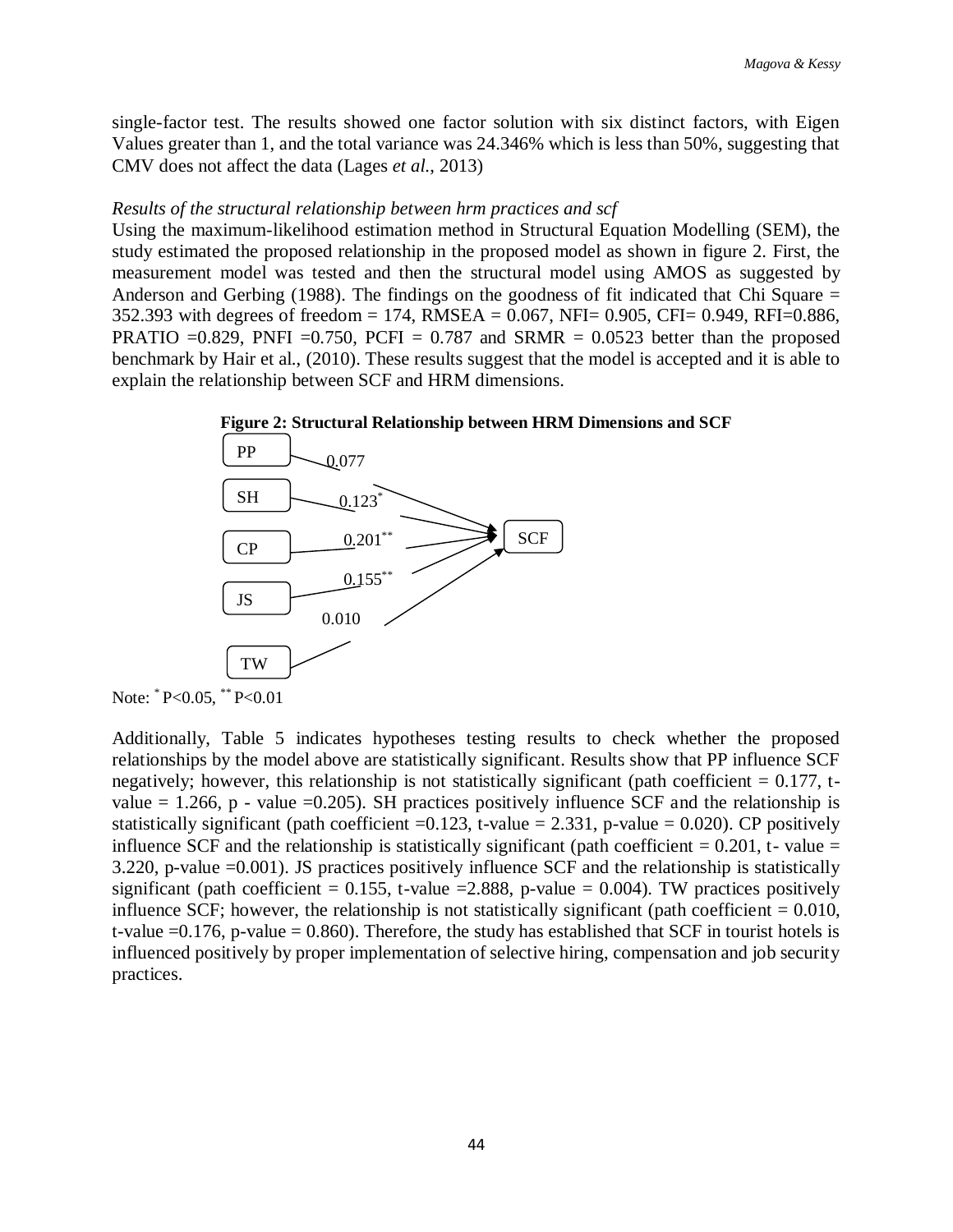| Table 5: Hypotheses Testing Results |                      |                    |            |        |                |                         |  |
|-------------------------------------|----------------------|--------------------|------------|--------|----------------|-------------------------|--|
| <b>Hypothesis</b>                   | Path                 | Path               | <b>Std</b> | $t -$  | <b>P-value</b> | <b>Remarks</b>          |  |
|                                     |                      | <b>Coefficient</b> | Error      | values |                |                         |  |
| H1                                  | $PP \rightarrow SCF$ | 0.077              | 0.061      | 1.266  | 0.205          | <b>Not</b><br>supported |  |
| H2                                  | $SH \rightarrow SCF$ | 0.123              | 0.053      | 2.331  | $0.020*$       | Supported               |  |
| H <sub>3</sub>                      | $CP \rightarrow SCF$ | 0.201              | 0.062      | 3.220  | $0.001***$     | Supported               |  |
| H <sub>4</sub>                      | $JS \rightarrow SCF$ | 0.155              | 0.054      | 2.888  | $0.004***$     | Supported               |  |
| H <sub>5</sub>                      | $TW \rightarrow SCF$ | 0.010              | 0.058      | 0.176  | 0.860          | <b>Not</b><br>supported |  |

**Table 5: Hypotheses Testing Results**

 $*$  P<0.05,  $*$  P < 0.01

### **DISCUSSION**

### *Selective Hiring Practices*

The findings show that SH practices positively influence SCF. The importance of SH practices is to make sure that organisations get employees with the required skills, knowledge, abilities, right values and culture as these improve performance such as SCF (Pfeffer, 1998; Kim & Ployhart, 2013). This is important as employees are at the core of everything in organisations, as they facilitate and respond to changing SC systems as current business needs. This finding is consistent with findings by Singh and Acharya (2014) who concluded that SCF is influenced by flexibility in delivery, volume, demand, coordination and information system. Central to these categories of flexibility lie human elements such as skills, knowledge and abilities.

In addition, the findings are consistent with the findings by Dhiaf *et al*. (2012) who advise that to enhance supply chain flexibility in both intra- and inter-firm, an organisation needs to have HRM practices that enhance skills, knowledge and abilities that can be redeployed quickly to meet changing needs of customers. This can be in terms of skills, functional, behavioural and HRM practices. In addition, the findings are consistent with findings by Okeudo (2012) who reported that recruitment and selection that emphasise skills, knowledge, abilities, cultural values and organisational fit enhance performance and flexibility in terms of meeting customer needs in real time. Recruitment and selection enable business firms to acquire the appropriate human resources in line with its aims and objectives (Dessler, 2013). Effective hiring also allows firms to respond to market opportunities and threats, in a proactive manner, in dynamic markets.

The findings of the study supported that CP positively influence SCF. This is because, for firms to be flexible, it means that additional duties and tasks must be performed by employees in the case of emergencies or customer needs that were actually not planned for. This finding is consistent with the findings by Menon (2012) who reported that satisfaction with SC performance is attributed to specific HR practices such as flexible job descriptions, teamwork, training, and performance metrics linked with reward systems of the organisation. In addition, the findings of the study are consistent with the findings by Gowen & Tallon (2003) that to enhance SC practices through HRM, companies must encourage support from employees and management support to employees so as to remove barriers in the implementation of SC management practices. Management support to employees means that hotels must be able to provide fair rewards to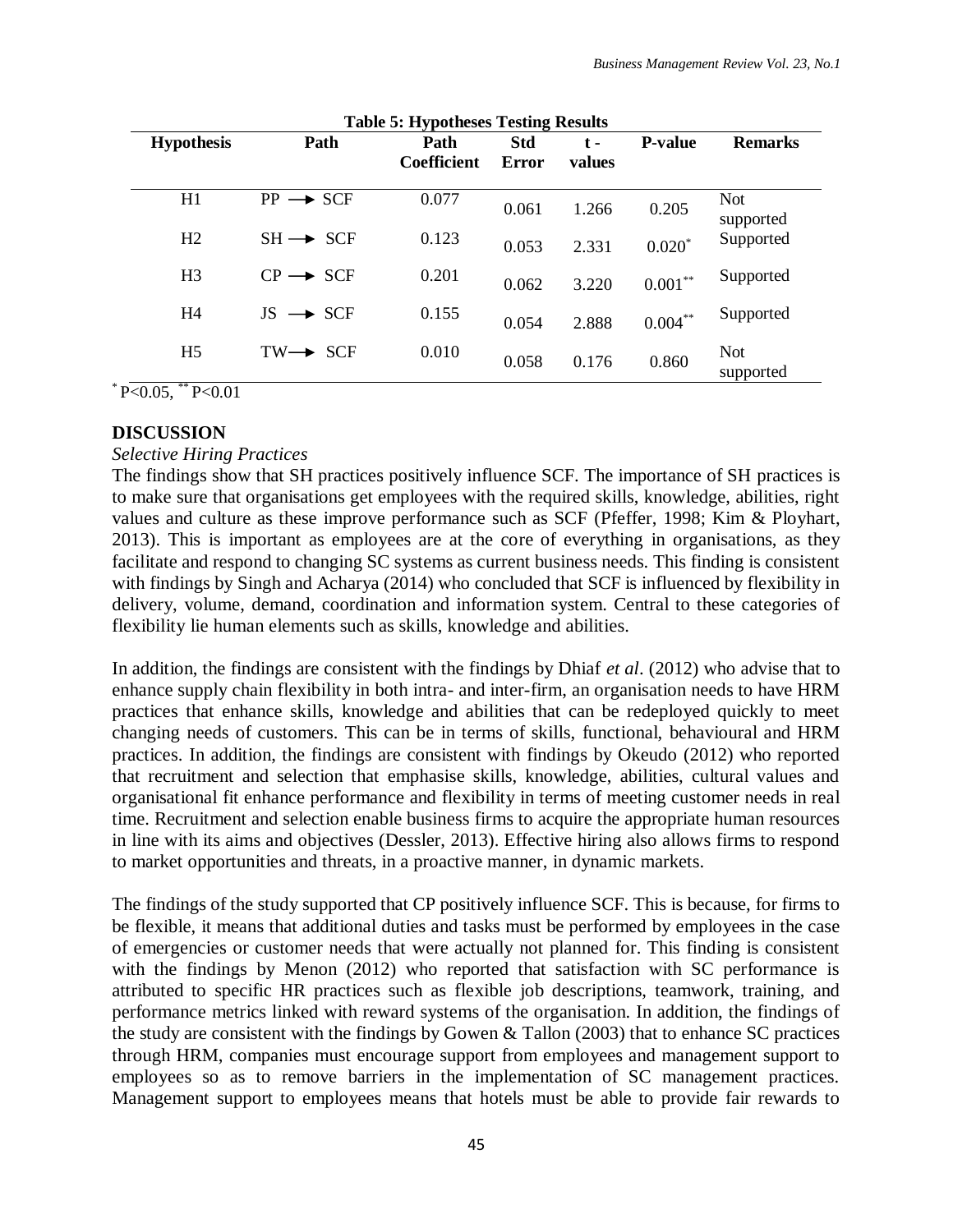employees, based on their jobs/task, experience, and team performance. Also, management should encourage a culture where all employees discuss their reward systems with management at a particular interval of time. The finding is consistent with Namasivayan *et al*. (2007) who reported that management and non-management employees' compensation has significant effects on hotel performance such as SCF.

The study has also found out that JS practices positively influence SCF. Job security practices include employees' assurance of training of skills related to their jobs, keeping their positions, and fair procedure of termination of employee services. If these practices are carried out openly, then SCF should be attained. This is because employees will have skills, confidence of performing their duties and will be highly motivated to perform according to the vision and mission of their hotels. This finding is consistent with the findings by Pfeffer (1998) who reported that successful organisations need to embrace seven organisational practices, namely, job security, selective hiring, compensation contingent on performance, self-managed teams and decentralisation of decision making, reduced status differential and information sharing. Accordingly, JS motivates employees to dedicate bigger efforts to organisational vision, mission and objectives. Therefore, employees who are assured of their employment are more likely to respond quickly to SCF dimensions such as identifying and supplying big volume of services, ability to backorder stock, ability to meet customer service needs and ability to plan, source, make and deliver unplanned orders at the required time and minimal cost penalties. This finding is consistent with the findings by Imran, Majeed & Ayub (2015) who reported that organisational productivity is likely to increase when management ensures JS and organisational justice.

In addition, the findings are consistent with the AMO Theory (Appelbaum *et al*., 2000). The AMO Theory postulates that superior performance of firms is a function of employees with appropriate skills, who are highly motivated and are given opportunity to perform. Since the findings have shown that SH practices, JS and CP are related positively with SCF, the results are consistent with the theory. Furthermore, the findings are consistent with the RBV Theory (Barney, 1991). This is because competitive advantages of firms are attained when firms have unique resources and capabilities that are firm-specific and which cannot be easily copied by other firms. Therefore, firms' ability to exert SH practices means that they will be able to acquire employees with appropriate skills, knowledge and cultural fit ready for their business environment. In addition, firms with the ability to exert JS practices and CP mean that those acquired employees will be retained and motivated to perform as far as company vision and mission are concerned.

## *Theoretical implications*

Responding for more research on the HRM/SCM interface (Fisher *et al*., 2010, Hohenstein *et al.*, 2014; Huo *et al*, 2015), this study contributes to available literature in a number of ways. Firstly, very few studies have been done on the effects of HRM practices on SCF. This study fills this gap by providing empirical evidence on the relationships between HRM practices that aim at bringing new employees with appropriate skills, knowledge and cultural fit via SH practices. It is also necessary to motivate these employees via JS and CP for the purpose of ensuring that hotels perform better and later SCF. In this way, managers play important roles when exerting these practices to their organisations so as to nurture the required skills, knowledge, abilities and cultural fit. In reciprocating, managers have a duty to ensure that employees get the necessary support through CP and that employees keep their job positions. In fact, HRM practices and SCF are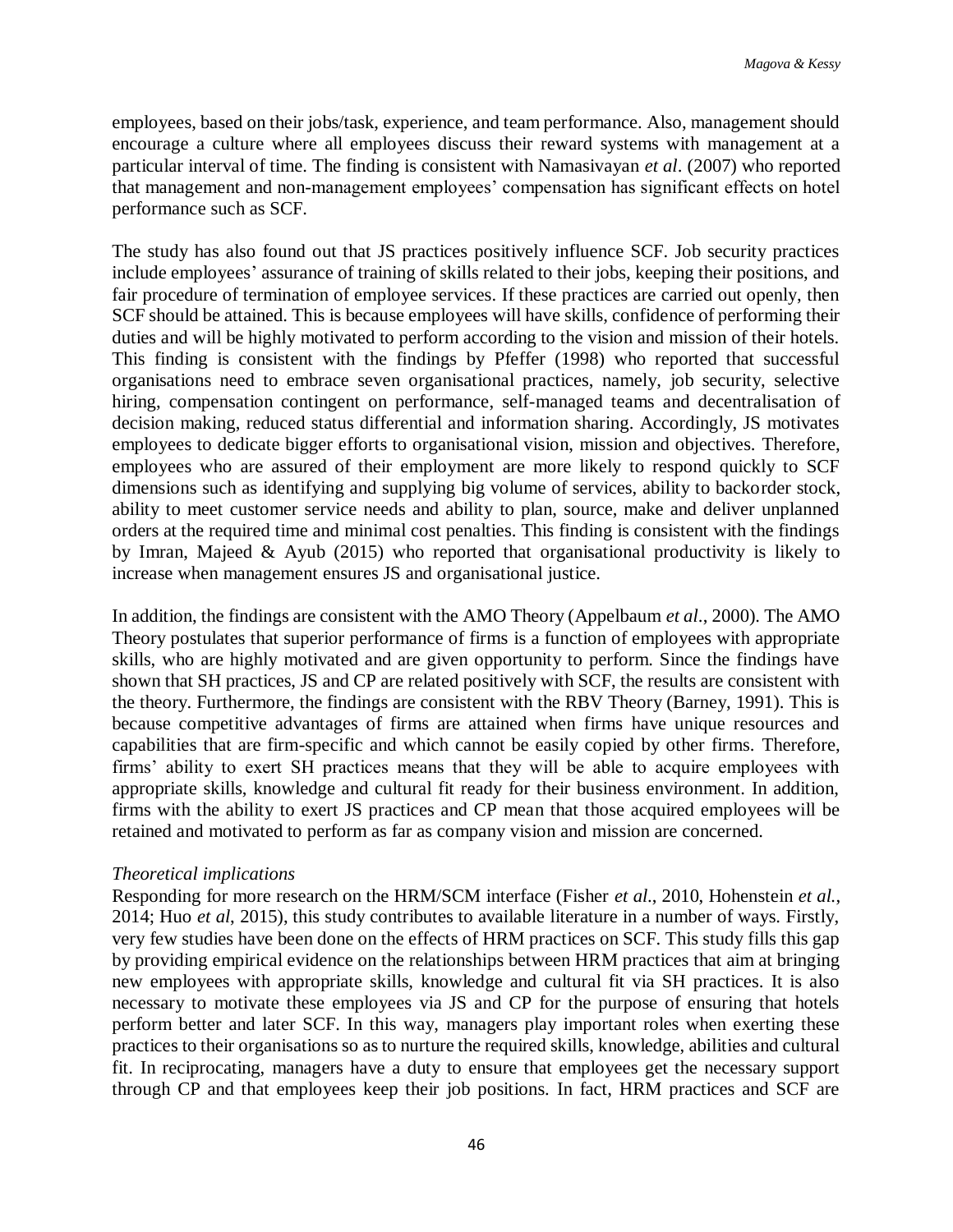strategies if we borrow from McAfee, Glassman & Honeycutt (2002) and Shub & Stonebraker's (2009) ideas. Therefore, this study sheds light onto the HRM/SCF interface.

Secondly, Winkler (2010) made it clear that future research should focus on practical implementation of strategic SC network and how these SC configurations are influenced by modern leadership. In addition, it is important to respond to the call for more research in the hotel industry Bressciani *et al*. (2015), and Wilbard (2017). This study examined the determinants of SCF from HRM perspectives in the hotel industry in Tanzania. The study has found that to achieve SCF in organisations, human resources support is very important and these come in the form of skills, knowledge and abilities these employees have, to explain the ability of the organisations to respond to any uncertainties it may face when serving customers. Again, central to this is JS and CP that act as motivator to trigger and win employee skills, knowledge and abilities to the full.

Thirdly, the study has managed to test two theories: RBV and AMO, and the results have been consistent with such theories.

Fourthly, although the conceptual framework was tested only in one industry, the hotel industry, the results show that SH practices, JS practices and CP are significant in explaining SCF in hotels while PP and TW practices were not significant in explaining the SCF of hotels in Tanzania. Therefore, this calls for more research to be done in other industries, to compare the results.

### *Managerial Implications*

Scholars have agreed that human elements in the supply chain management are very important for competitive advantage of the companies (Ellinger & Ellinger, 2014, Hohenstein *et al*., 2014; Huo *et al*, 2015). Therefore, managers in companies have to appreciate and see the importance of harnessing the potential of human capital for the success of their companies. These results contribute both to HRM and SCM by illustrating that SCF can be enhanced by leveraging HRM practices. This is critical as SCF can be viewed from many angles such as HRM practices suggesting that SCF is a multidimensional construct (Elgazzar & Elzarka, 2017). Therefore, managers of hotels and other organisations are encouraged to bring in employees with the required skills, knowledge and cultural fit and later motivate these employees through JS and CP to harness their potential. Generally, the study draws a number of managerial implications as discussed in the sections that follow.

First, this study contributes to the knowledge of both HRM and SCF by showing that SCF can be improved by leveraging HRM within and across hotel supply chains. This implies that SCF issues can be explained from HRM perspectives. This would require HRM managers to assume responsibilities of operational practices such as SCF, so SC managers are required to assume responsibilities of the HR managers. Similarly, the business environment is not constant as there is fierce competition in the market, therefore employees should be treated well. Managers at all times should encourage building relationship with employees inside the organisation and those outside the organisation. The study finds that when HRM and SCF are designed on relationship bases, strategic fit is created. This strategic fit enables the hotel to attain SCF which is an important aspect to ensuring customer satisfaction and enhancing guest experience (Gonzalez-Loureiro, Dabic & Puig, 2014; Huo *et al*, 2015).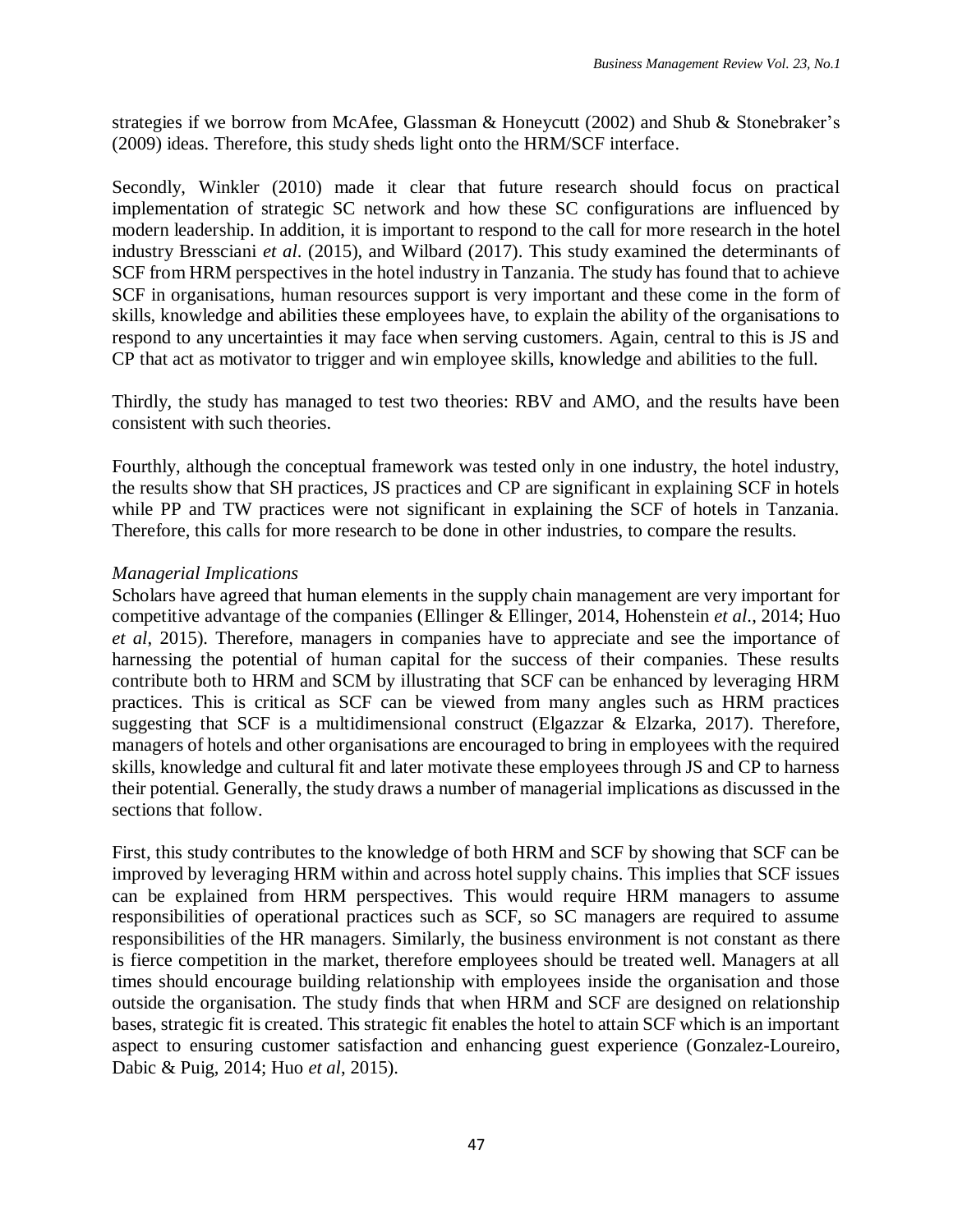Second, managers are encouraged to appreciate the importance of SH as it enables them to acquire employees with appropriate skills, knowledge, abilities and who are culturally acceptable. SCF configurations require members of the SC to be knowledgeable enough. Managers are required to place great emphasis on recruiting employees who have appropriate skills such as communication, information and communication technology, and analytical skills. These skills are important for enhancing SCF in the hotel business because such employees will be able to address SCF issues such as internal and external disruptions, backorder items, meet customer service needs at any time and be able to plan, source, make and deliver unplanned orders with minimal cost penalties.

Third, compensation practices in the hotel industry have, for long time, been cried out by employees who complain that hotels have been paying their employees very little. Motivation of employees remains to be one of the most important aspects in achieving the success of the business outcome; therefore, managers have to design incentive systems consistent with success of supply chain flexibility. That is creating an incentive system that provides fairness to all employees. This will happen when sound policies are developed in collaboration with supply chain managers to ensure that jobs, tasks, experience, teamwork and culture are considered during designing the incentive systems. Similarly, job security offers an important motivation because it builds employee confidence and trust that their positions within the organisation are there to stay for some time. The hotel industry is faced with low implementation of job security practices in such a way that employees cannot predict their stay with the hotels. This distorts the employee morale which has repercussion to creativity and innovation that are important for the implementation of supply chain management activities such as SCF.

## **CONCLUSION**

The study results provide both knowledge to theory and practice on the HRM/SCF interface and give significant guidelines to managers in HRM and SCM fields. Although the study is important, it still suffers from some limitations. First, only five HRM practices were considered in the study although the HRM discipline contains so many HRM practices; as such, no single study can accommodate them at a go. Second, although the study found that participation practices and teamwork practices do not show a significant relationship with SCF, this could be attributed by the cross-sectional nature of the study which tends to capture the respondents' opinions at a given period of time. This may bring different results for example when a longitudinal approach is used.

Third, this study used self-reported data from hotel managers, which suffers a self-report bias. However, future studies on the area of HRM/SCF interface, should consider collecting raw data using the longitudinal approach to extend this research stream. Again, although this study has found out that selective hiring practices, job security practices and teamwork practices are positively related with SCF, future study could use these practices in other service institutions such banks, schools etc., to compare results. Future studies could use other HRM practices on SCF to bring better insights on the HRM/SCM interface.

### **REFERENCES**

Agwu, M. O. (2014). Teamwork and employee performance in the Bonny Nigeria Liquefied Natural Gas Plant. *Strategic Management Quarterly 3*(4), 39-60.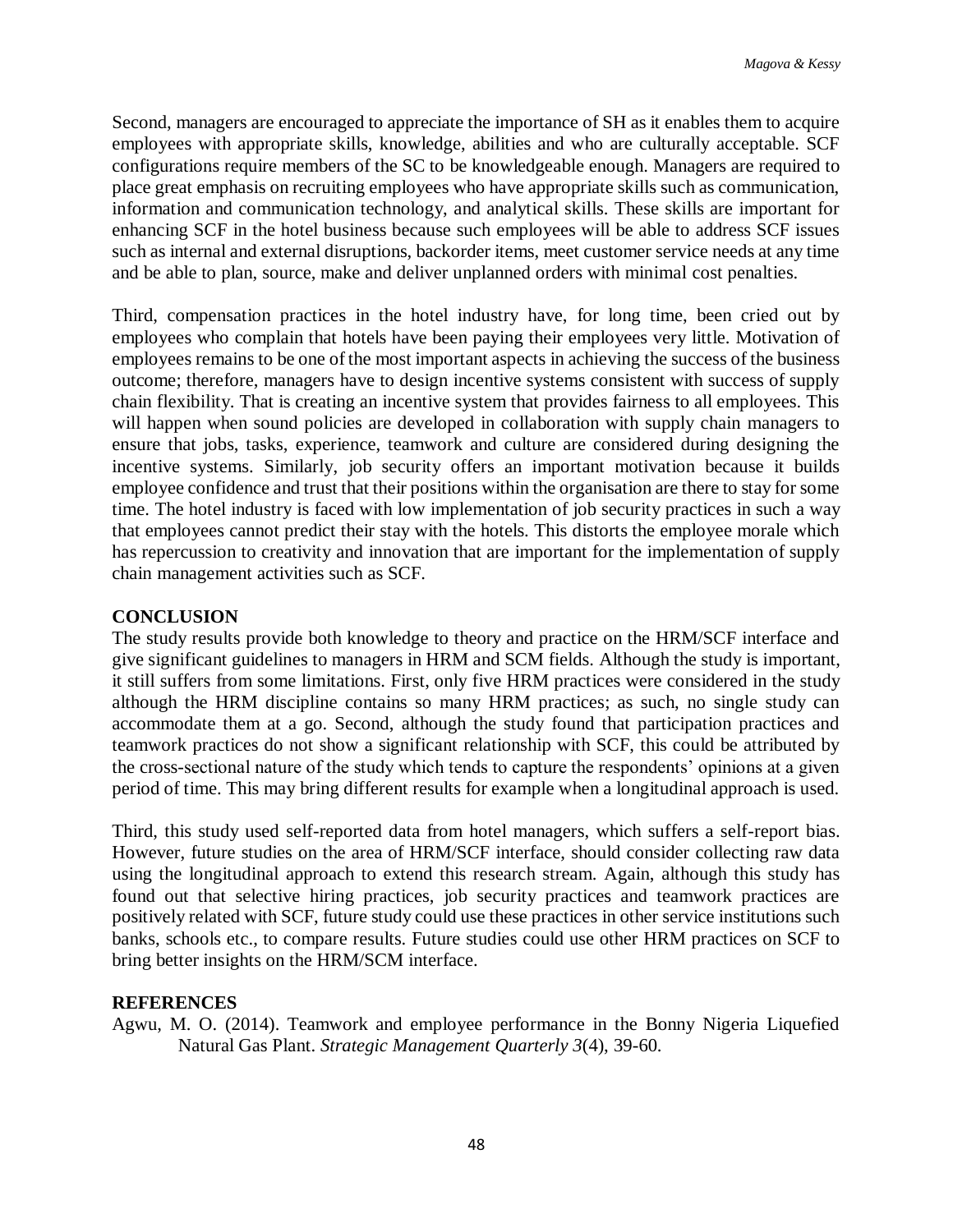- Ahmad, S., & Schroeder, R. G. (2003). The impact of human management practices on operational performance: Recognising country and industry differences. *Journal of Operations Management*, *21*(1), 19-43.
- Ainhoa, U. A., Martin, L. K., Carmen, G. O., & Emilio, H. A. (2012). Manufacturing flexibility and advanced human resources management practices. *Production Planning and Control*, *1*(15).
- Albahussain, S. A., ElPgaraihy, W. H., & Mobarak, A. K. M. (2016). Measuring the impact of human resource management practices on organisational performance with the mediating role of supply chain performance between them in Saudi industrial large organisation. *Archives of Business Research*, *4*(2), 20-35.
- Al-Shboul, M. A. (2017). Infrastructure framework and manufacturing supply chain agility: The role of delivery dependability and time to market. *Supply Chain Management: An International Journal*, *22*(2), 172-185.
- Amah, E., & Ahiauzu, A. (2013). Employee involvement and organisational effectiveness. *Journal of Management Development*, *32*(7), 661-674.
- Anderson, J. C., & Gerbing, D. W. (1988). Structural Equation Modeling In Practice: A Review and Recommended Two-Step Approach. *Psychological bulletin*, *103*(3), 411.
- Angkiriwang, R., Pujawan, I. N., & Santosa, B. (2014). Managing uncertainty through supply chain flexibility: Reactive Vs proactive approaches. *Production & Manufacturing Research*, *2*(1), 50-70.
- Appelbaum, E., Bailey, T., Berg, P., & Kalleberg, A. L. (2000). Manufacturing advantage, why high performance work systems pay off. Ithaca, NY: University of Cornell.
- Barney, J. (1991). Firm resources and sustained competitive advantage. *Journal of Management 17*(3), 99-120
- Bendoly, E., Donohue, K., & Schultz, K. L. (2006). Behaviour in operations management: Assessing recent findings and revisiting old assumptions. *Journal of Operations Management, 24*(6), 737-752.
- Boxall, P., & Macky, K. (2007). High-performance work systems and organisational performance: Bridging theory and practice. *Asian Pacific Journal of Human Resources Management*, *46*(3), 261-270.
- Bresciani, S., Thrassou, A., & Vrontis, D. (2015). Determinants of performance in the hotel industry – an empirical analysis of Italy. *Global Business and Economics Review*, *17*(1), 19-34.
- Chen, I., & Paulraj, A. (2004). Towards a theory of supply chain management: The constructs and measurements. *Journal of Operations Management*, *22*(2), 119-150.
- Cirtita, H., & Glaser-Segura, D. A. (2012). Measuring downstream supply chain performance. *Journal of Manufacturing Technology*, *23*(3), 299-314.
- Cohen, S. A., Kulp, S., & Randall, T. (2007). Motivating supply chain behaviour: The right incentives can make all the difference. *Supply Chain Management Review*, *11*(4), 18-24.
- Day, G. S. (1994). The capabilities of the market driven organisations. *Journal of Marketing*, *58*(1), 37-52.
- Dessler, G. (2013). Human resources management (13<sup>th</sup> ed.). New Jersey: Pearson Education Inc.
- Dhiaf, M. M., Benabdelhafid, A., & Jaoua, F. (2012). Supply chain flexibility and balanced scorecard: Conceptual model and empirical study in Tunisian companies launched upgrading programme. *Polish Journal of Management Studies 5*(1), 34-58.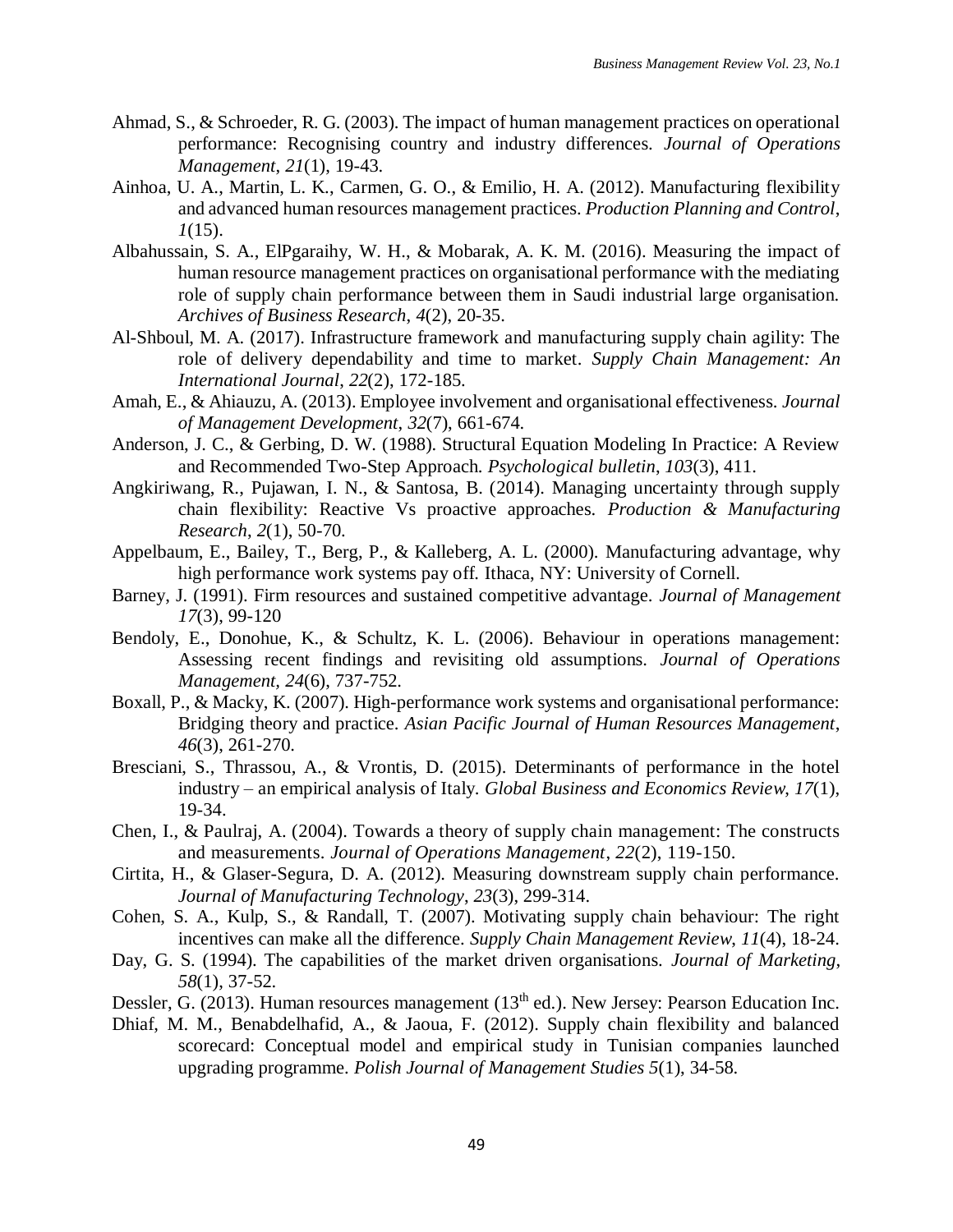- Dragan, M. (2017). "The Role of Human Resource in the Success of Small Hotels." *International Journal - VALLIS AUREA*, *3*(2), 67 – 77
- Duclos, L. K., Vokurka, R. J., & Lummus, R. R. (2003). A conceptual model of supply chain flexibility. *Industrial Management and Data Systems 103*(6), 446-456.
- Elgazzar, S., & Elzarka, S. (2017). Supply chain management in the service section: An applied framework. *The Business Management Review 8*(5), 118-130.
- Ellinger, A. E., & Ellinger, A. D. (2014). Leveraging human resource development expertise to improve supply chain managers' skills and competencies. *European Journal of Training and Development*, *38*(1/2), 118-135.
- Felix, C., & Clever, V. (2014). The Relationship between hotel rating and customer outcomes: Customer perceived service quality and customer satisfaction. *Greener Journal of Business and Management Studies 4* (4), 146-152.
- Fisher, S. L., Graham, M. E., Vachon, S., & Vereecke, A. (2010). Guesteditors' note: Don't miss the boat: Research on HRM and supply chains. *Human Resource Management*, *49*(5), 813-828.
- Fu, N., Flood, P. C., Bosak, J., Morris, T., & O'Regan, P. (2013). Exploring the performance effect of HPWS on professional service supply chain management. *Supply Chain Management: An International Journal*, *18*(3), 292-307.
- Ghorbanhosseini, M. (2013). The effect of organisational culture, teamwork and organisational development on organisational commitment: The mediating role of human capital. *Technical Gazette 20*(6), 1019-1025.
- Gligor, D. M., Holcom, M. C., Stank, T. P. (2013). A multidisciplinary approach to supply chain agility: Conceptualisation and scale development. *Journal of Business Logistics*, *34*(2), 94-108.
- Gonzalez-Loureiro, M., Dabić, M., & Puig, F. (2014). Global organisations and supply chain: New research avenues in the international human resource management. *International Journal of Physical Distribution & Logistics Managemen*t, *44*(8/9), 689-712.
- Gosling, J., Naim, M., & Towill, D. (2013). A supply chain flexibility framework for engineer-toorder systems. *Production Planning & Control: The Management of Operations*, *24*(7), 552-566.
- Gowen, C. R., & Tallon, W. J. (2003). Enhancing supply chain practices through human resource management. *Journal of Management Development*, *22*(1), 32-44.
- Gupta, Y., & Goyal, S. (1989). Flexibility of manufacturing systems: Concepts and measurements. *European Journal of Operational Research, 43*(2), 19-135.
- Gupta, Y., & Somers, T. M. (1992). The measurement of manufacturing flexibility. *European Journal of Operational Research, 60*(2), 166-182.
- Haines, V. Y., Jalette, P., & Larose, K. (2010). The influence of human resource management practices on employee voluntary turnover rates in the Canadian non-governmental sector. *Industrial and Labour Relations Review, 63*(2), 228-246.
- Hair, J., Black, W., & Babin, B. (2010). Multivariate data analysis: A global perspective: New Jersey: Pearson Prentice Hall.
- Haksever, C., & Render, B. (2013). The important role services play in an economy. Available at [http://www.informit.com/ articles/](http://www.informit.com/%20articles/) article .aspx? p=2095734&seqNum=3, retrieved on February 2, 2017
- Handfield, R. B., & Nichols, E. L. (1999). Introduction to supply chain management. New York: Prentice-Hall.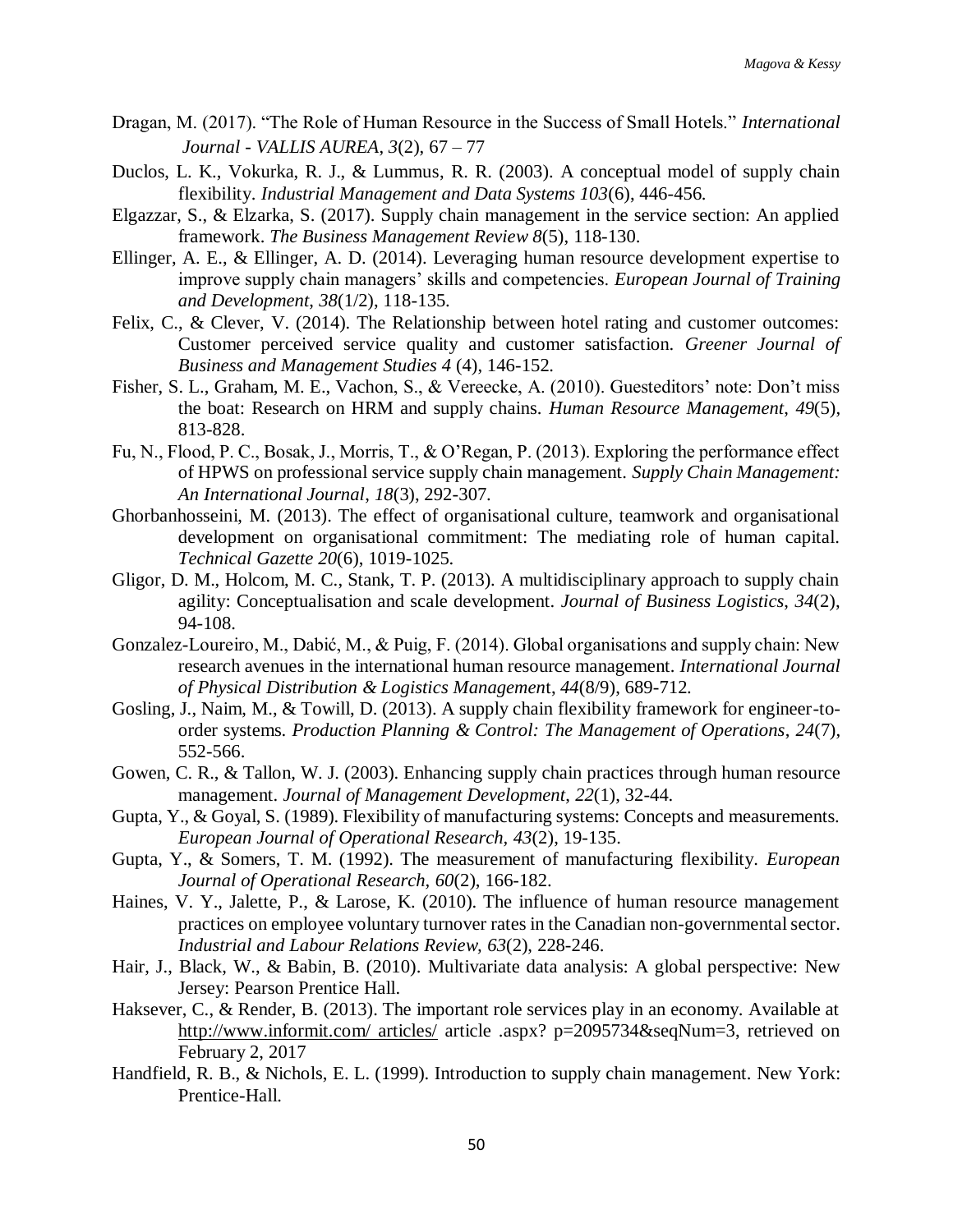- Hohenstein, N., Feisel, E., & Hartmann, E. (2014). Human resource management issues in supply chain management research. A systematic literature review from 1998 to 2014. *International Journal of Physical Distribution & Logistics Management 44*(6), 434-463.
- Huang, X., Tan, B. L., & Ding, X. (2012). Green supply chain management practices: An investigation of manufacturing SMEs in China. *International Journal of Technology Management & Sustainable Development*, *11*(2), 139-153.
- Huo, B., Han, Z., Chen, H., & Zhao, X. (2015). The effect of high-involvement human resources management practices on supply chain integration. *International Journal of Physical Distribution and Management 45*(8), 716-746.
- Hutchinson, S. (2013). Performance management: Theory and practice. Available at http://www.cipd.co.uk/Bookstore/\_products-for/students.htm accessed on December 27, 2014
- Imran, R., Majeed, M., & Ayub, A. (2015). Impact of organisational justice, job security and job satisfaction on organisational productivity. *Journal of Economics and Business Management 3*(1), 840-845.
- Kamasak, R. (2017). The contribution of tangible and intangible resources, and capabilities to a firm's profitability and market performance. *European Journal of Management and Business Economics 26*(2), 252-275.
- Kazimoto, P. (2014). Assessment of challenges facing small and medium enterprises towards international marketing standards: A case study of Arusha Region Tanzania. *International Journal of Academic Research in Accounting, Finance and Management Sciences, 4*(2), 303-311.
- Kelemba, J., Chepkilot, R., & Zakayo, C. (2017). Influence of teamwork practices on employee performance in public service in Kenya. *African Research Journal of Education and Social Sciences, 4*(3). Retrieved from [http://www.arjess.org/social-sciences](http://www.arjess.org/social-sciences-research/influence-ofteamwork-practices-on-employee-performance-in-public-service-in-kenya.pdf)[research/influence-ofteamwork-practices-on-employee-performance-in-public-service](http://www.arjess.org/social-sciences-research/influence-ofteamwork-practices-on-employee-performance-in-public-service-in-kenya.pdf)[in-kenya.pdf](http://www.arjess.org/social-sciences-research/influence-ofteamwork-practices-on-employee-performance-in-public-service-in-kenya.pdf)
- Kim, Y., & Ployhart, R. E. (2013). The effects of staffing and training on firm productivity and profit growth before, during, and after the Great Recession. *Journal of Applied Psychology 99*(3), 361-389.
- Kline, R. B. (2011). Principles and practice of structural equation modeling ( $3<sup>rd</sup>$  ed.). New York USA: The Guilford Press.
- Kraimer, M. L., Wayne, S. J., Liden, R. C., & Sparrowe, R. T. (2005). The role of job security in understanding the relationship between employees' perceptions of temporary workers and employees' performance. *Journal of Applied Psychology, 90*(2), 389-98.
- Kumar, V., Fantazy, K. A., Kumar, U., & Boyle, T. A. (2006). Implementation and management framework for supply chain flexibility. *Journal of Enterprise Information Management 19*(3), 303-319.
- Lages, L. F., Mata, J., & Griffith, D. A. (2013). Change in international market strategy as a reaction to performance decline. *Journal of Business Research*, *66*(12), 2600-2611.
- Lee, H. L. (2004). The Triple-A supply chain. *Harvard Business Review*, 102-112.
- MacDuffie, J. P. (1995). Human resource bundles and manufacturing performance: Organisational logic and flexible production systems in the world auto industry. *Industrial and Labour Relations Review, 48*(2), 197-221.
- Martínez Sánchez, A., & Pérez Pérez, M. (2005). Supply chain flexibility and firm performance. *International Journal of Operations & Production Management*, *25*(7), 681-700.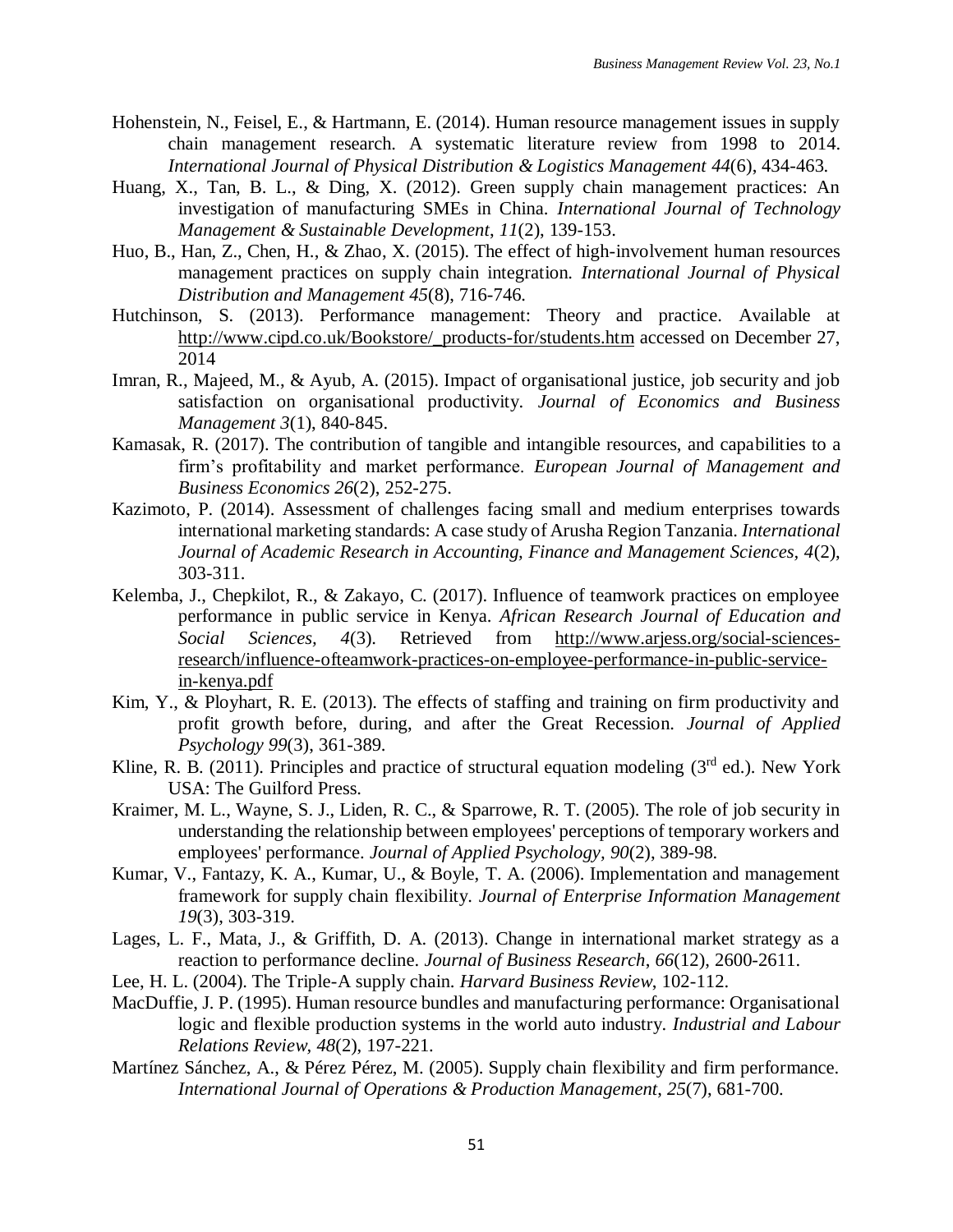- Marwah, A. K., Thakar, G., & Gupta, R. C. (2014). Human metrics affecting supply chain performance: An empirical study of Indian manufacturing organisations. *International Journal of Industrial Engineering and Production Research, 25*(3), 191-196.
- McAfee, R. B., Glassman, M., & Honeycutt, E. D. (2002). The effects of culture and human resource management policies on supply chain management strategy. *Journal of Business Logistics*, *23*(1), 1-18.
- Menon, S. T. (2012). Human resource practices, supply chain performance, and wellbeing. *International Journal of Manpower, 33*(7), 769-785.
- Michie, J., & Sheehan-Quinn, M. (2001). Labour market flexibility, human resource management and corporate performance. *British Journal of Management, 12*(4), 287-306.
- Muntanka, A. S, Haruna, A., & Mensah, H. K. (2017). Supply chain integration and flexibility and its impact on business performance. *International Journal of Business and Management, 12*(4), 130-143.
- Namasivayam, K., Miao, L., & Zhao, X. (2007). An investigation of the relationship between compensation practices and firm performance in the US hotel industry. *International Journal of Hospitality Management 26*(1), 574-587.
- OECD (2017). Trade in goods and services (indicator). doi: 10.1787/0fe445d9-en. Accessed on 16 August 2017.
- Okeudo, G. N. (2012). The impact of human resources management in logistic service providers and supply chain capabilities: A case study. *British Journal of Science 4* (1), 57-71.
- Orfila-Sintesa, F., Crespi-Cladera, R., & Martinez-Ros, E. (2005). Innovation activity in the hotel industry: Evidence from Balearic Islands. *Tourism Management, 26*(6), 851-865.
- Park, R. (2015). Employee participation and outcomes: Organisational strategy does matter. *Employee Relations, 37*(5), 604-622.
- Peters, M., & Buhalis, D. (2004). Family hotel businesses: Strategic planning and the need for education and training. *Education and Training, 46*(8/9), 406-415.
- Pfeffer, J. (1998). The human equation. Boston, MA: Harvard Business School Press.
- Philemon, J.R.M, (2010). Export Information Uses and Enterprise Export Performance: A Case of Horticultural and Handicrafts SMEs in Tanzania. Unpublished PhD Thesis, University of Dar es Salaam, Tanzania.
- Priem, R. L., & Butler, J. E. (2001). Tautology in the resource-based view and the implication of externally determined resource value: Future comments. *Academy of Management Review*, *26*(1), 57-66.
- Pujawan, I. N. (2004). Assessing supply chain flexibility: A conceptual framework and case study. *International Journal of Integrated Supply Management, 1*(1), 79-97.
- Sabwami, P. B. (2015). Role of high performance work practices on organisational performance. A survey of listed state corporations in the Nairobi stock exchange in Kenya. PhD Thesis, Jomo Kenyatta University of Agriculture and Technology.
- Sanga, J. J. (2014). Employees' perceptions of empowerment practices, organisational justice and organisational citizenship behaviour in Tanzania's tourist hotels. Unpublished PhD Thesis, University of Dar es Salaam.
- Selmosson, S., & Hagström, L. (2015). Strategies for increased supply chain flexibility: How to meet uncertainty in demand from a supply chain perspective: A case study on ABB Robotics. Master's Thesis, Umea University.